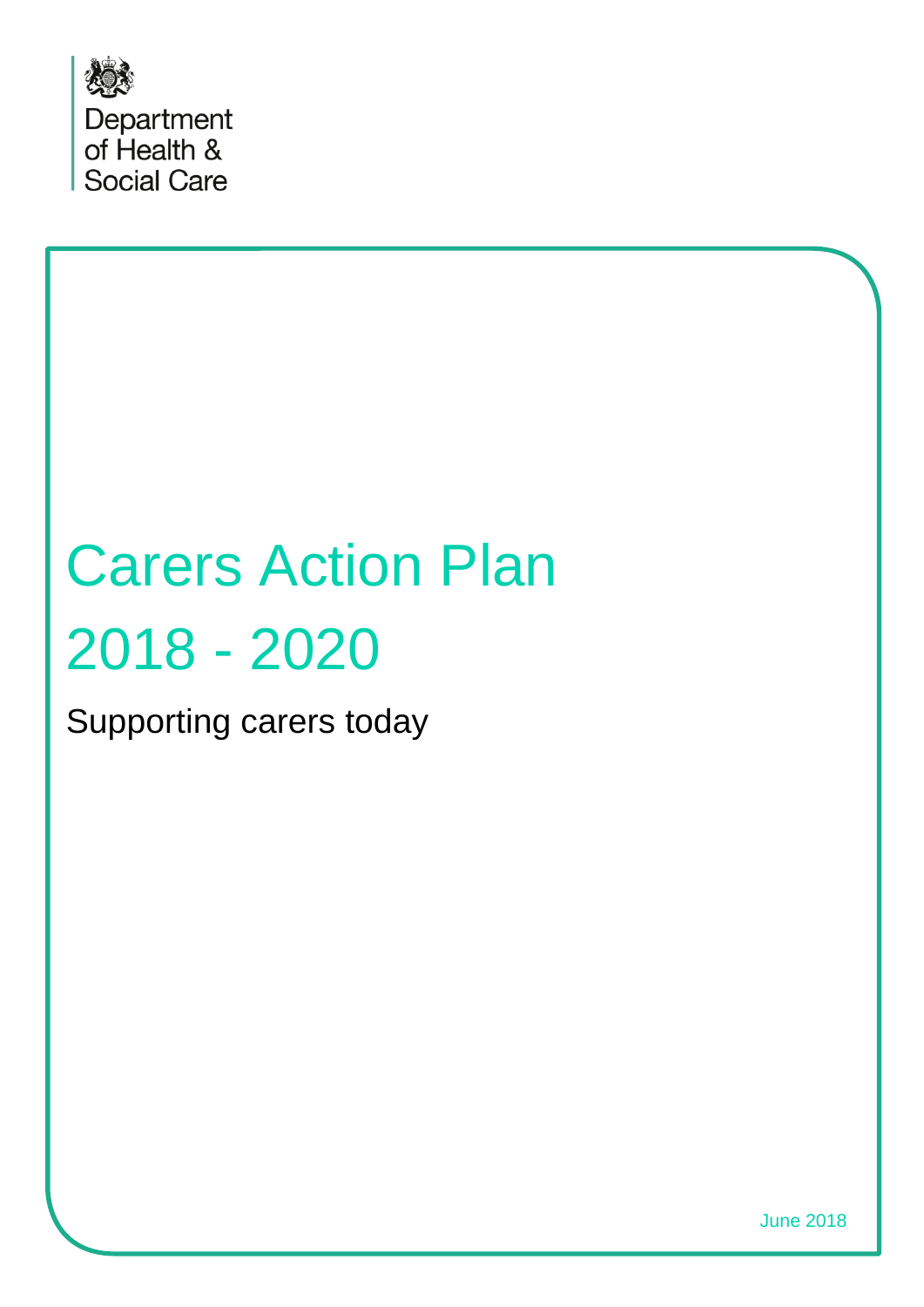#### **Title: Carers Action Plan 2018-2020 - Supporting carers today**

#### **Author:**

Strategy and Projects Team

Care and Transformation

Community Care

Cost Centre: 18277

#### **Document Purpose:**

Policy

#### **Publication date:**

June 2018

#### **Target audience: (for England)**

Carers, health and social care professionals, charities, employers, local government and the general public

#### **Contact details:**

Carers Team

Department of Health and Social Care

39 Victoria Street

London SW1H 0EU

[scp-carers@dh.gsi.gov.uk](mailto:scp-carers@dh.gsi.gov.uk)

You may re-use the text of this document (not including logos) free of charge in any format or medium, under the terms of the Open Government Licence. To view this licence, visit [www.nationalarchives.gov.uk/doc/open-government-licence/](http://www.nationalarchives.gov.uk/doc/open-government-licence/)

© Crown copyright

Published to GOV.UK in PDF format only.

[www.gov.uk/dh](http://www.gov.uk/dh)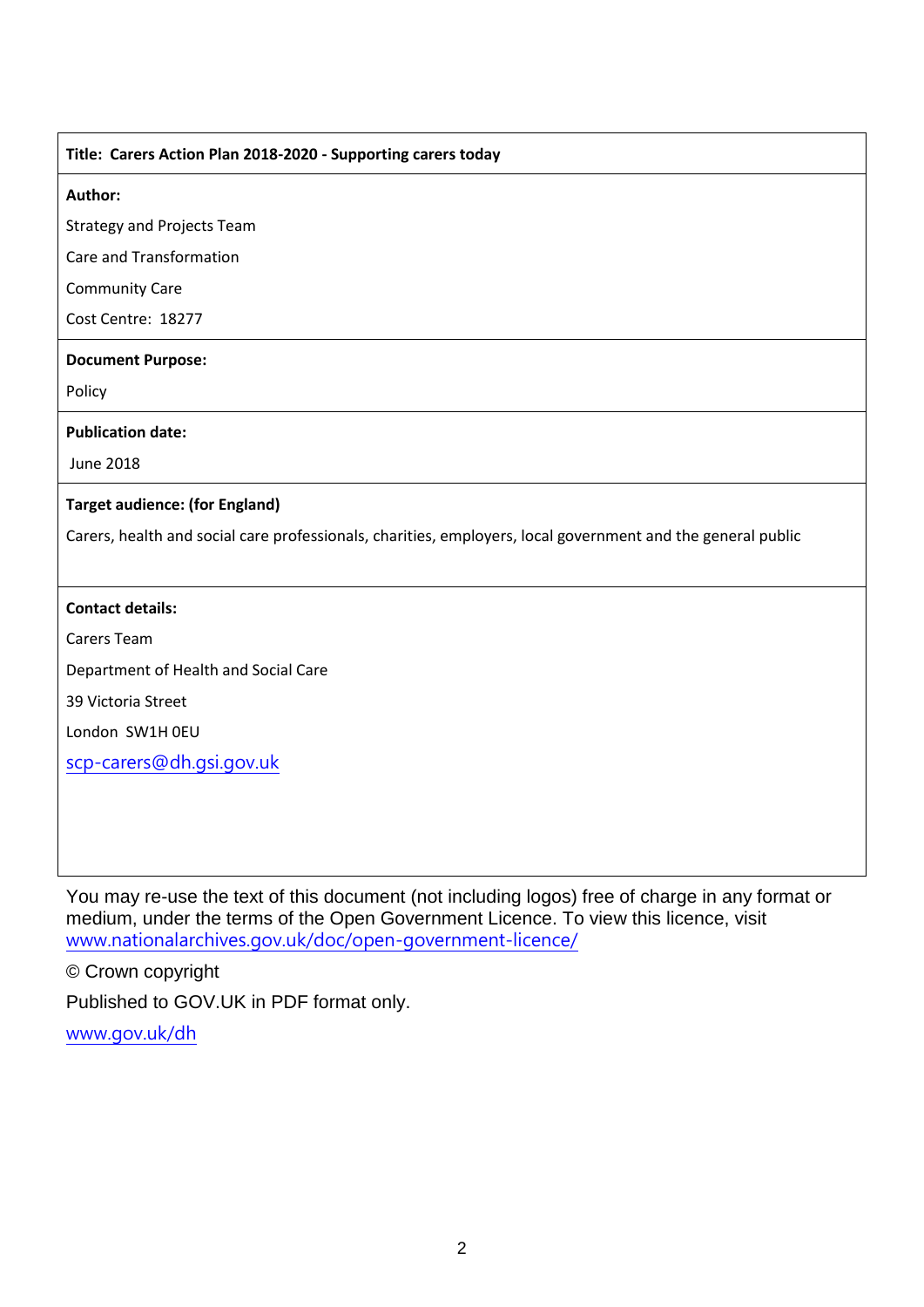# Carers Action Plan 2018 - 2020

Supporting carers today

**Prepared by the Department of Health and Social Care**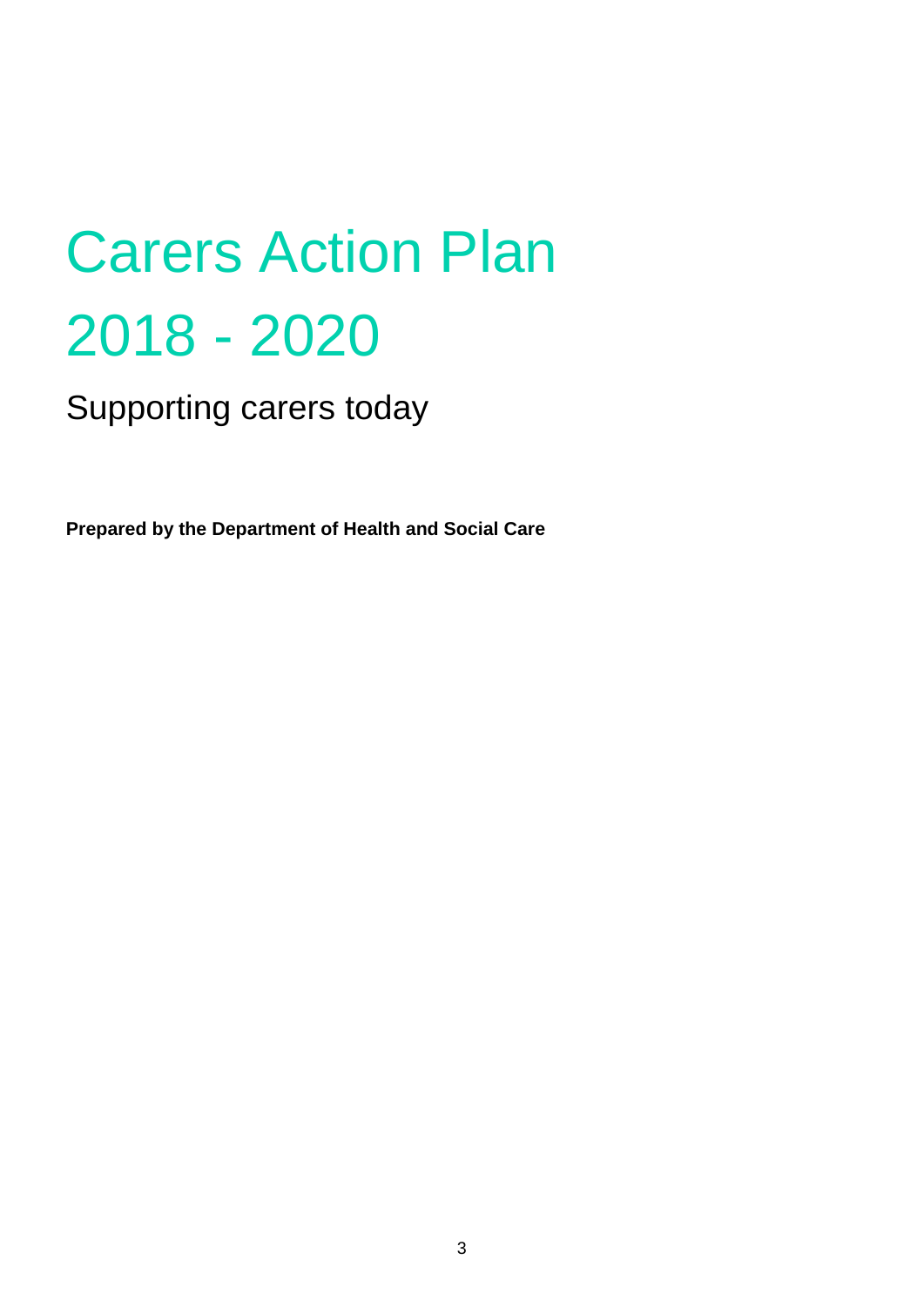# <span id="page-3-0"></span>**Contents**

| Raising awareness of and promoting best practice amongst health professionals10  |  |
|----------------------------------------------------------------------------------|--|
|                                                                                  |  |
| Supporting requirements of the Care Act and the Children and Families Act14      |  |
|                                                                                  |  |
|                                                                                  |  |
|                                                                                  |  |
|                                                                                  |  |
|                                                                                  |  |
|                                                                                  |  |
|                                                                                  |  |
|                                                                                  |  |
|                                                                                  |  |
|                                                                                  |  |
|                                                                                  |  |
|                                                                                  |  |
| Chapter 4 Recognising and supporting carers in the wider community and society25 |  |
|                                                                                  |  |
|                                                                                  |  |
|                                                                                  |  |
|                                                                                  |  |
| Chapter 5 Building research and evidence to improve outcomes for carers28        |  |
|                                                                                  |  |
|                                                                                  |  |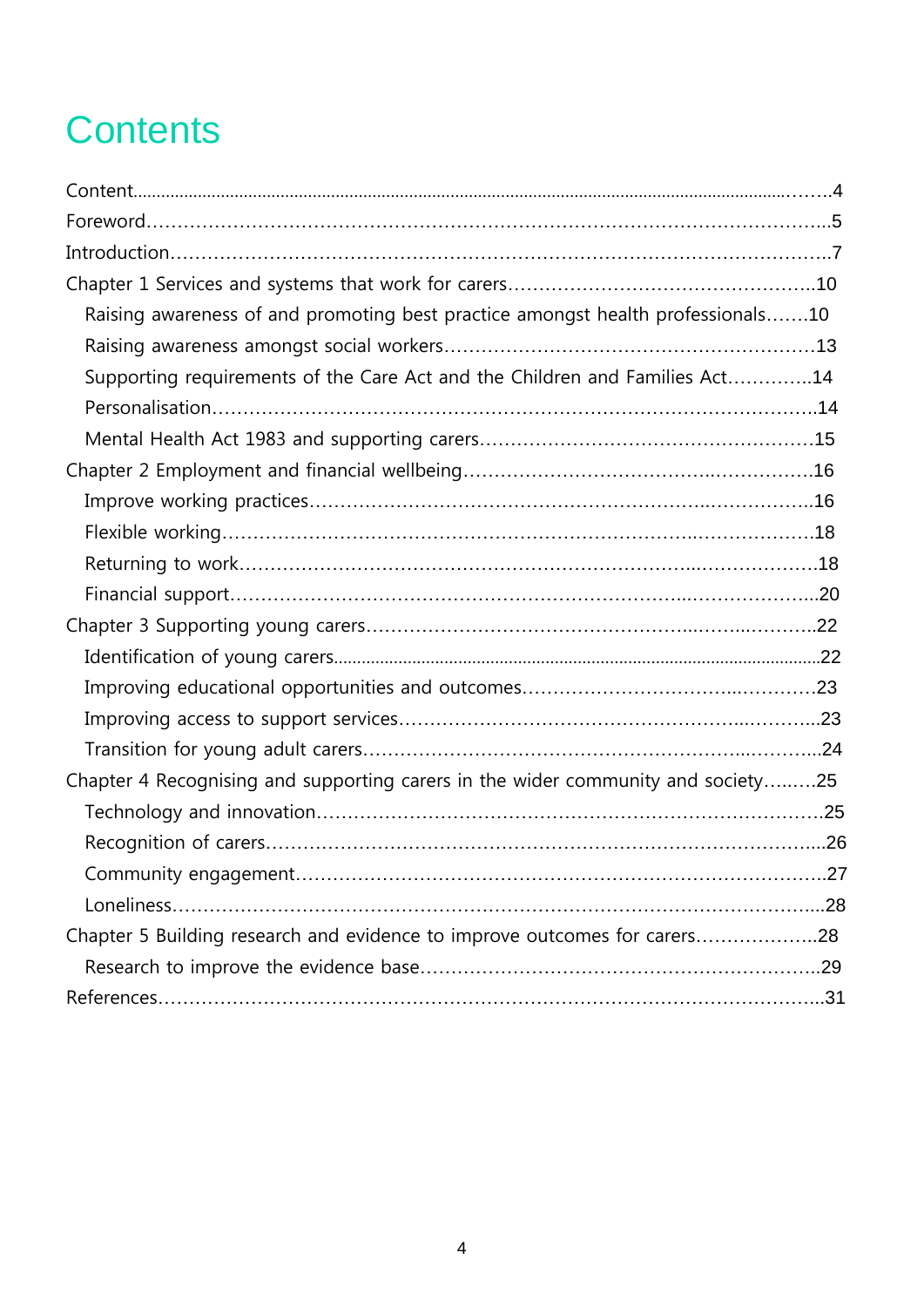# <span id="page-4-0"></span>Foreword

Every year, more and more people take on a caring role. The enormous contribution of our country's carers not only makes an invaluable difference to the people they support, it is an integral part of our health and social care system and it deserves to be better recognised.

To doctors, carers are the experts-by-experience turning treatment plans into reality. To pharmaceutical companies, they can be an important influence towards the achievement of treatment success. To the people they help, they are the indispensable family members, friends, and neighbours that make each day possible. Within our communities they are vital partners, bridging the gap between local health and care services.

What none of us must forget is that carers have their own needs too. We must be alert and responsive to those needs, or we risk compromising their health and wellbeing and – by association – the recipients of their care.

Many of us will be a carer at some stage in our lives. Today around 1 in 10 of the population are carers [\(Census,](https://www.ons.gov.uk/census/2011census/2011censusdata) 2011). The role can come about unexpectedly and many will put their own lives on hold to help someone close to them. While for most carers the experience of looking after someone close is rewarding and undoubtedly has an immeasurable impact on the people they care for, the hours can be long and their work is hard. Caring can take a toll on the carer's own health, relationships and finances.

The value and importance of carers to health and social care and broader society is everincreasing with our ageing population. One estimate suggests that the number of disabled older adults (65+) receiving informal care in England will increase from around 2.2 million in 2015 to around 3.5 million by 2035, which represents an increase of 63% ([Wittenburg and Hu, 2015\)](https://www.pssru.ac.uk/pub/DP2900.pdf). In the UK this care is worth billions of pounds to the economy each year.

However, too often carers feel they are on their own, do not feel respected, valued and supported for the huge contribution they make. They feel that what they do is sometimes taken for granted and overlooked, which often takes a toll on their own wellbeing. Not only do carers face emotional challenges but they sometimes navigate through complex systems with little formal guidance and direction [\(Carers Call for Evidence 2016 -Government response to the](https://www.gov.uk/government/consultations/carers-strategy-call-for-evidence)  [carers call for evidence\)](https://www.gov.uk/government/consultations/carers-strategy-call-for-evidence).

Carers need to be recognised and valued. Carers need access to information and support to provide the best care they can. Carers need to be helped to balance their caring responsibilities with their own employment and to preserve their personal health and wellbeing. That is why we are publishing this Carers Action Plan. It sets out the practical actions we plan to take over the next two years working together across government and with partners beyond government.

As a mark of the Government's commitment to carers, we, Ministers from the Government Equalities Office, the Department for Digital, Culture, Media and Sport, the Department for Business, Energy and Industrial Strategy, the Department for Work and Pensions and the Department for Education have contributed to and are investing in this action plan, which we have signed alongside the Department of Health and Social Care.

The Government recognises that there is still more to do. That is why the needs of carers will also be central to the forthcoming social care green paper. Carers are vital partners in the health and social care system and a sustainable settlement for social care will simply not be possible without focusing on how our society supports carers.

Each of us must also do our bit to help recognise, value, support and celebrate carers, who make an amazing contribution looking after so many people in need of help and support.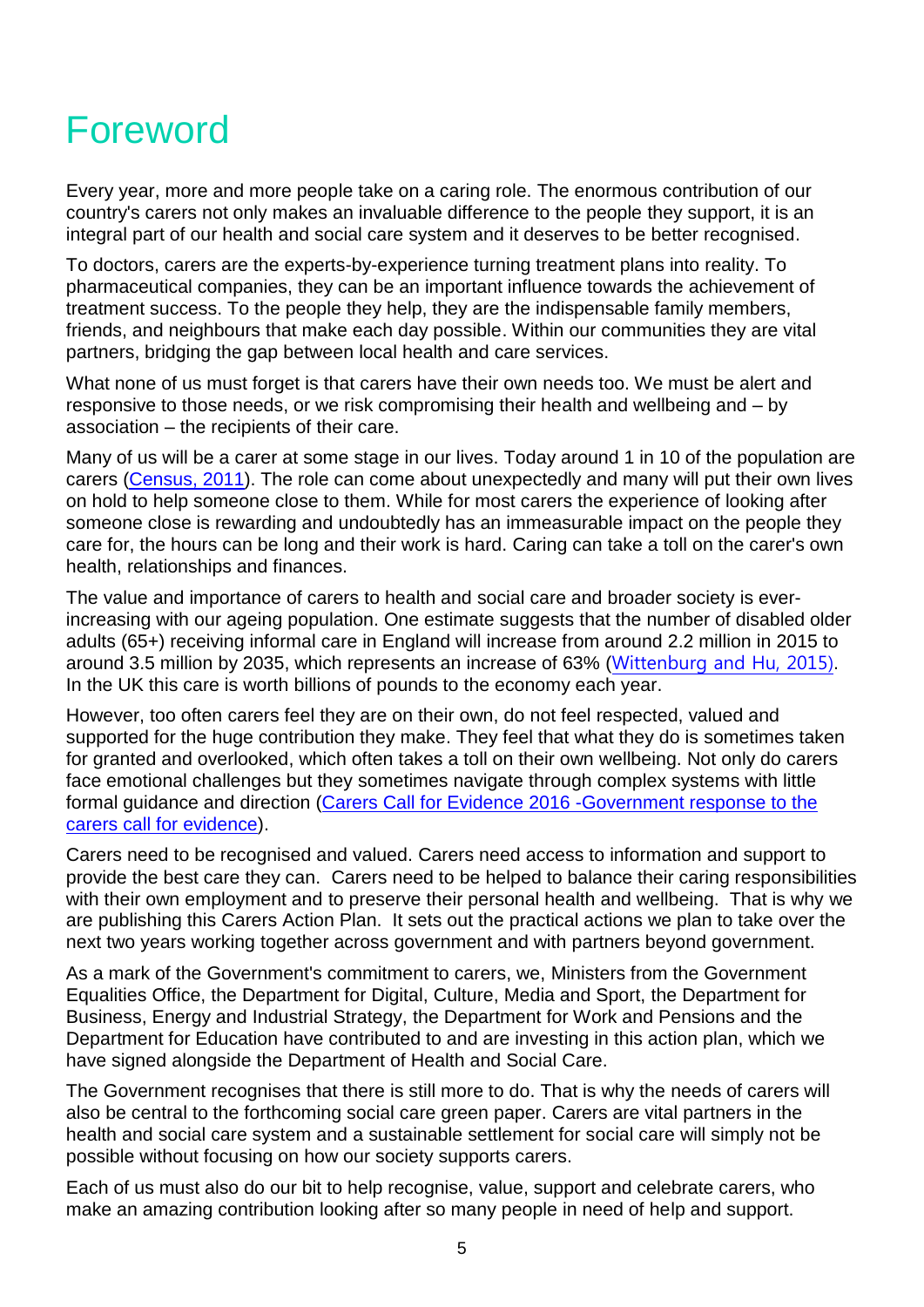**Caroline Dinenage MP**

*Minister of State for Care*

**Victoria Atkins MP**

Vintona

*Minister for Women*

**Tracey Crouch MP**

I say Lanch

*Minister for Sports & Civil Society*

#### **Andrew Griffiths MP**

Anter Crutht

*Minister for Small Business, Consumers and Corporate Responsibility*

**Sarah Newton MP**

*Minister of State for Disabled People, Health and Work*

**Nadhim Zahawi MP**

*Parliamentary Under Secretary of State for Children and Families*



Department<br>of Health & **Social Care** 



Government **Equalities Office** 



Department for<br>Digital, Culture<br>Media & Sport



Department for<br>Business, Energy & Industrial Strategy



Department<br>for Work & Pensions



Department<br>for Education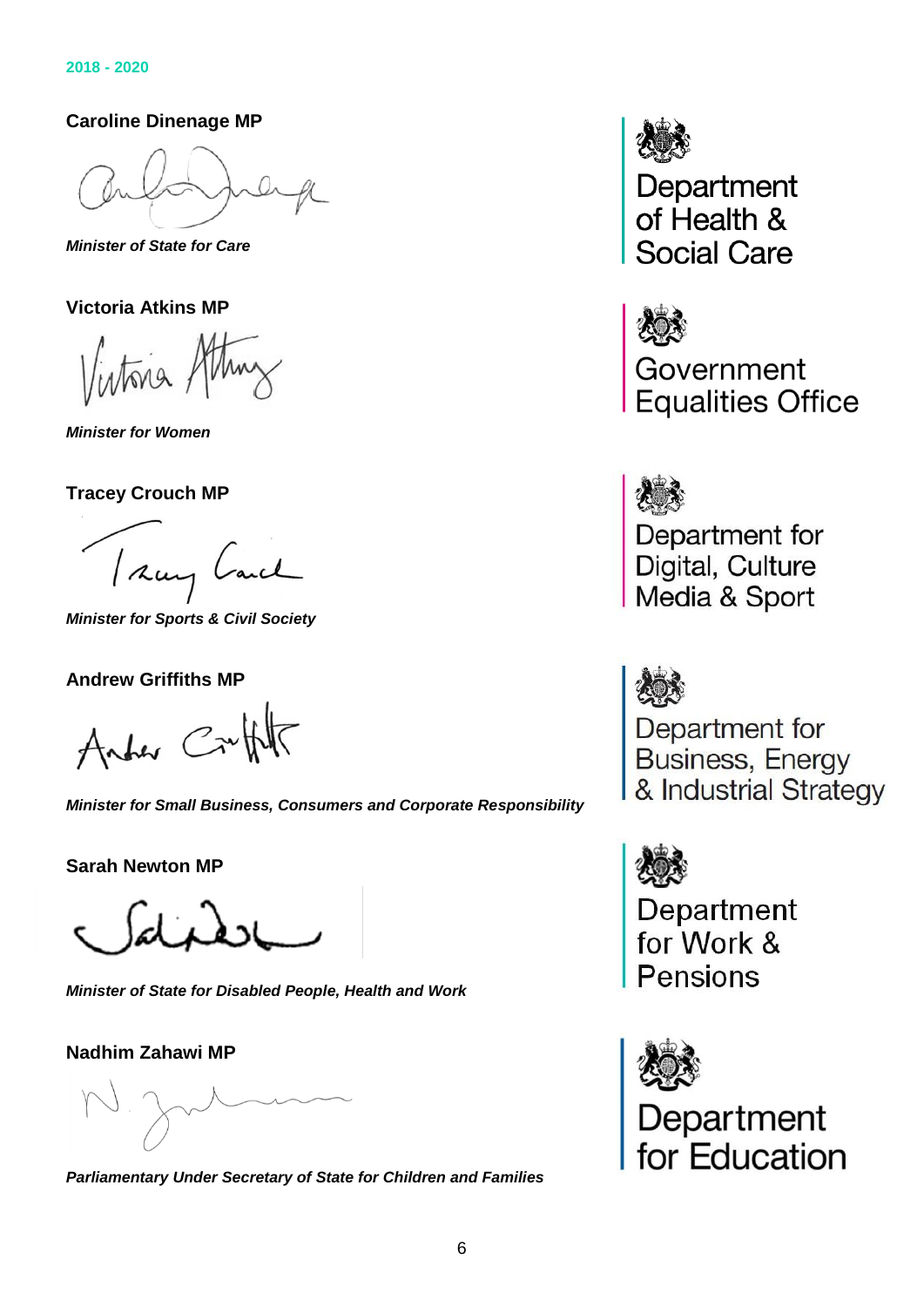# <span id="page-6-0"></span>Introduction

#### **The Carers Action Plan**

This action plan outlines the cross-government programme of work to support carers in England over the next two years and builds on the [National Carers Strategy.](https://www.gov.uk/government/publications/the-national-carers-strategy) It retains the strategic vision for recognising, valuing and supporting carers from 2008, which has been the vision of successive governments. It sets out this Government's commitment to supporting carers through 64 actions across five priorities emerging from the carers' Call for Evidence. The actions focus on delivery and tangible progress that can be made in the near future, and give visibility to the wide range of work that is planned or already underway across government to support carers, their families and those they care for.

Although the term "carer" is defined in very specific terms for the purposes of the [Care Act](http://www.legislation.gov.uk/ukpga/2014/23/contents)  [2014](http://www.legislation.gov.uk/ukpga/2014/23/contents), and for the purposes of claiming some benefits, this action plan recognises carers in a far broader sense. Thinking too narrowly risks people not getting the recognition and support they need. For the purposes of this action plan, a carer is considered to be anyone who spends time looking after or helping a friend, family member or neighbour who, because of their health and care needs, would find it difficult to cope without this help regardless of age or whether they identify as a carer.

The action plan builds on the Care Act 2014, a historic piece of legislation which introduced important new rights for carers, putting them on the same footing as the people for whom they care. Carers now have legal rights to an assessment of, and support for, their needs where eligible. Alongside the Care Act 2014, the [Children and Families Act 2014](http://www.legislation.gov.uk/ukpga/2014/6/contents/enacted) extended the right to a needs assessment to all young carers, regardless of who they care for or the type of care provided. This means that when a child is identified as a young carer, the needs of everyone in the family will be considered, triggering both children's and adult's support services.

Government is committed to supporting carers to provide care as they would wish, and to do so in a way that takes account of their own health and wellbeing, access to education, employment and life chances. However, some solutions reach beyond the health and care system, and indeed beyond the influence of Government. We also need businesses, local communities, the voluntary sector and individuals to play their part in addressing these challenges to make sure that caring is everybody's business.

At the root of this is the need to raise the profile of carers and caring – so that all of us recognise and value the contribution carers make within our families, communities, workplaces and society.

#### **The Call for Evidence**

In 2016, the Government launched a carers' Call for Evidence consultation, to which there were 6,802 responses. Carers told us about the pride and satisfaction they take in their caring roles, but also the many practical frustrations and difficulties they face and the profound impact caring can have on their own health, employment and lives outside caring.

A summary of the responses to this consultation is published alongside the action plan.

In developing this plan we have drawn on the thousands of responses, including those heard at focus groups and other events designed to capture carers' views. Five primary themes emerged from our analysis of the responses and these are reflected in the structure and contents of the action plan.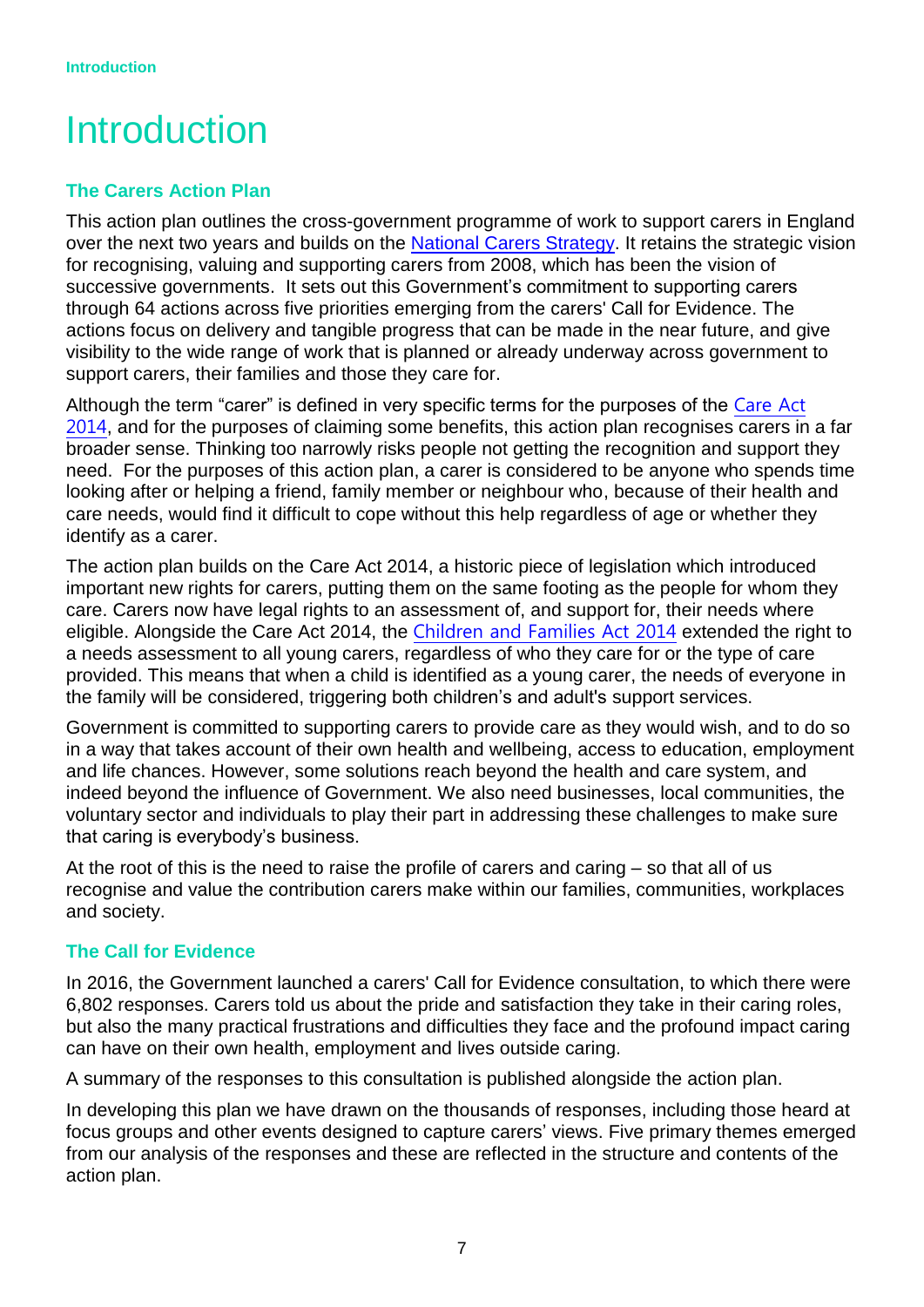- **Services and systems that work for carers** Carers often have extensive contact with the health and social care system, so it is important that services value and involve carers. Services and systems need to be aware of the diversity of carers and their circumstances, from an elderly neighbour, to a young adult carer even to someone serving in the armed forces. There is no such thing as a "typical carer". They also need to be responsive and flexible, recognising and supporting carers at different stages in the caring journey.
- **Employment and financial wellbeing** Many carers told us about the difficulties they face balancing work and performing a caring role, and at the same time how they are struggling to make ends meet leading to financial hardship putting further pressure on them. Where an employer is made aware of an employee with caring responsibilities, employers can take simple, but effective action to enable carers to balance their caring and employment responsibilities. It makes good business sense to consider what flexible working practices might help both the employer and employee.
- **Supporting young carers** Young carers can suffer with poorer health and wellbeing, often missing out on education and training opportunities. Improved identification of young carers, to enable assessments that identify support needs alongside flexible educational opportunities are vital to providing support so that young carers are able to access opportunities and have the same life chances as other young people without caring responsibilities.
- **Recognising and supporting carers in the wider community and society** Many carers will have little contact with services for carers, and will not be receiving formal support in their caring role. It is therefore vital that we work with partners beyond government to raise awareness of caring among the wider population to build carer friendly communities.
- **Building research and evidence to improve outcomes for carers** This helps to better understand what solutions would be most effective and helpful for carers, to strengthen areas where we identified gaps in knowledge through our Call for Evidence and to ensure that the development and delivery of future policies are informed by a strong evidence base.

The Call for Evidence was launched in preparation for a Carers Strategy. However, the announcement of a social care green paper, for publication this summer, presented an opportunity to take a more fundamental approach to tackling the challenges carers face. We will, therefore, consider them alongside our strategy for social care.

That said, we also recognise that there are specific actions needed to improve support for carers now. For this reason, we are bringing forward this action plan, setting out a crossgovernment programme of targeted work to be carried out over the next two years.

The action plan puts a focus on current delivery ahead of the forthcoming green paper and gives visibility to the work that is being done or is planned within government.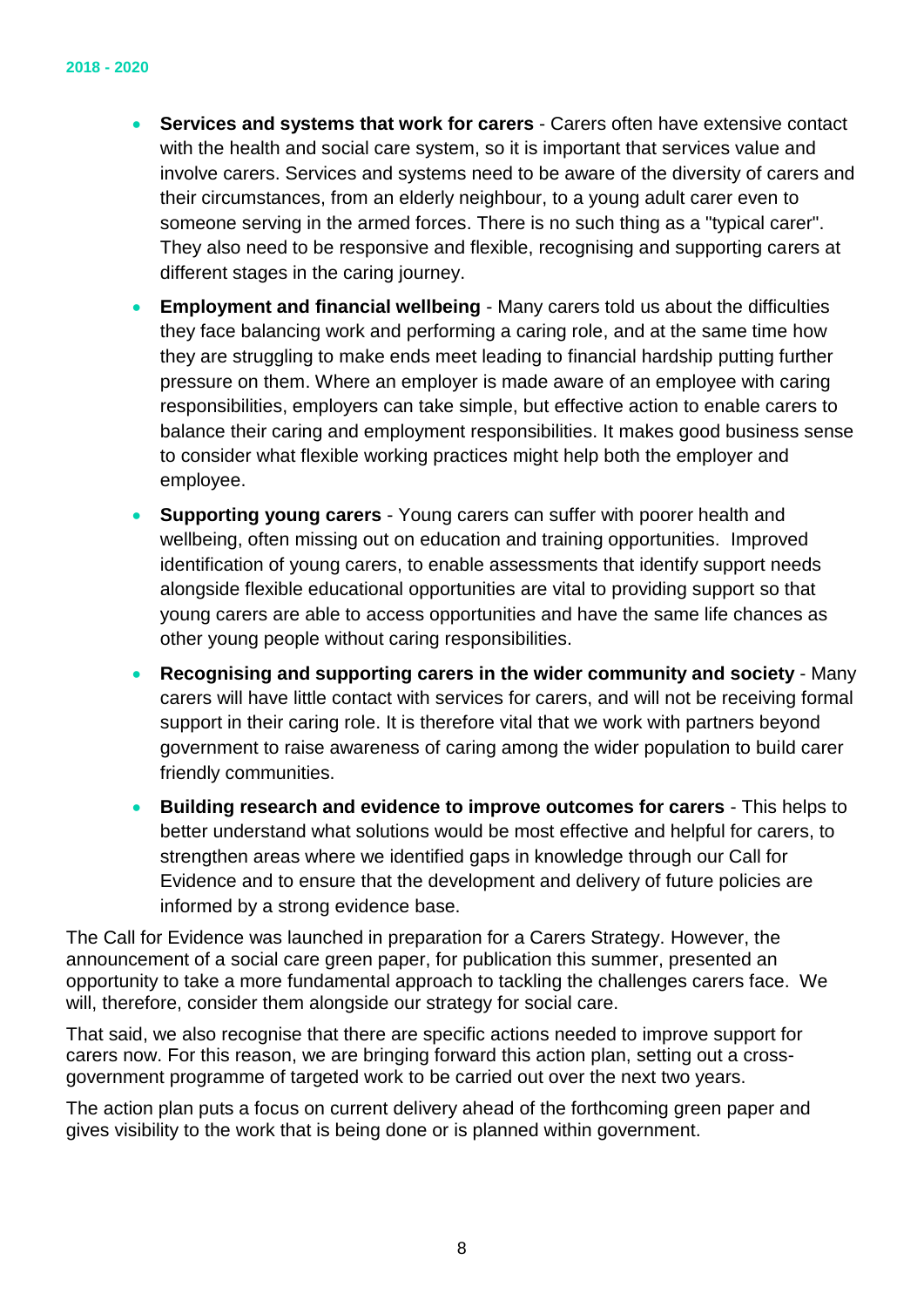#### **Making progress**

We are committed to ensuring delivery of the programme of work on carers within the action plan. That is why the Minister for Care, Caroline Dinenage, will chair a review of progress on the commitments in the action plan twice a year.

At this stage the Department of Health and Social Care will provide a substantive update on many of the actions set out in the plan, and take stock of plans for future activity, in the wider context of the green paper.

Alongside this we will continue to work in partnership with carers organisations and a wide range of other stakeholders to ensure the actions set out in this plan are appropriately targeted and designed to achieve maximum impact, and to understand the progress made in supporting carers.

We want this action plan to improve the health and wellbeing of carers and to support a better experience for them. We will therefore seek to understand the extent to which these actions help to:

- Increase the number of employers who are aware of caring and the impact this has on their workforce;
- Support health and social care professionals to be better at identifying, valuing and working with carers;
- Improve access to appropriate support for carers, including respite care and carers breaks;
- Improve the evidence base on carers to inform future policy and decisions;
- Ensure that the needs of carers are recognised in relevant government strategies such as *Fuller Working Lives, Improving Lives: the Future of Work, Health and Disability and Loneliness*.

#### **Looking forward - the social care green paper**

The action plan will deliver improvements for carers but it is not the whole story. We also want carers to be at the heart of the social care green paper. Carers are vital partners in the health and social care system and the needs of carers will be an important part of our new social care strategy.

A sustainable social care system for the future is simply not possible without focusing on how our society supports carers. By considering the issues facing carers side by side with our strategy for social care, we will be able to take a more fundamental approach to the issues.

The green paper will also address other areas of importance to carers, including improving the quality of care, increasing personalisation and ensuring a sustainable financial system for care.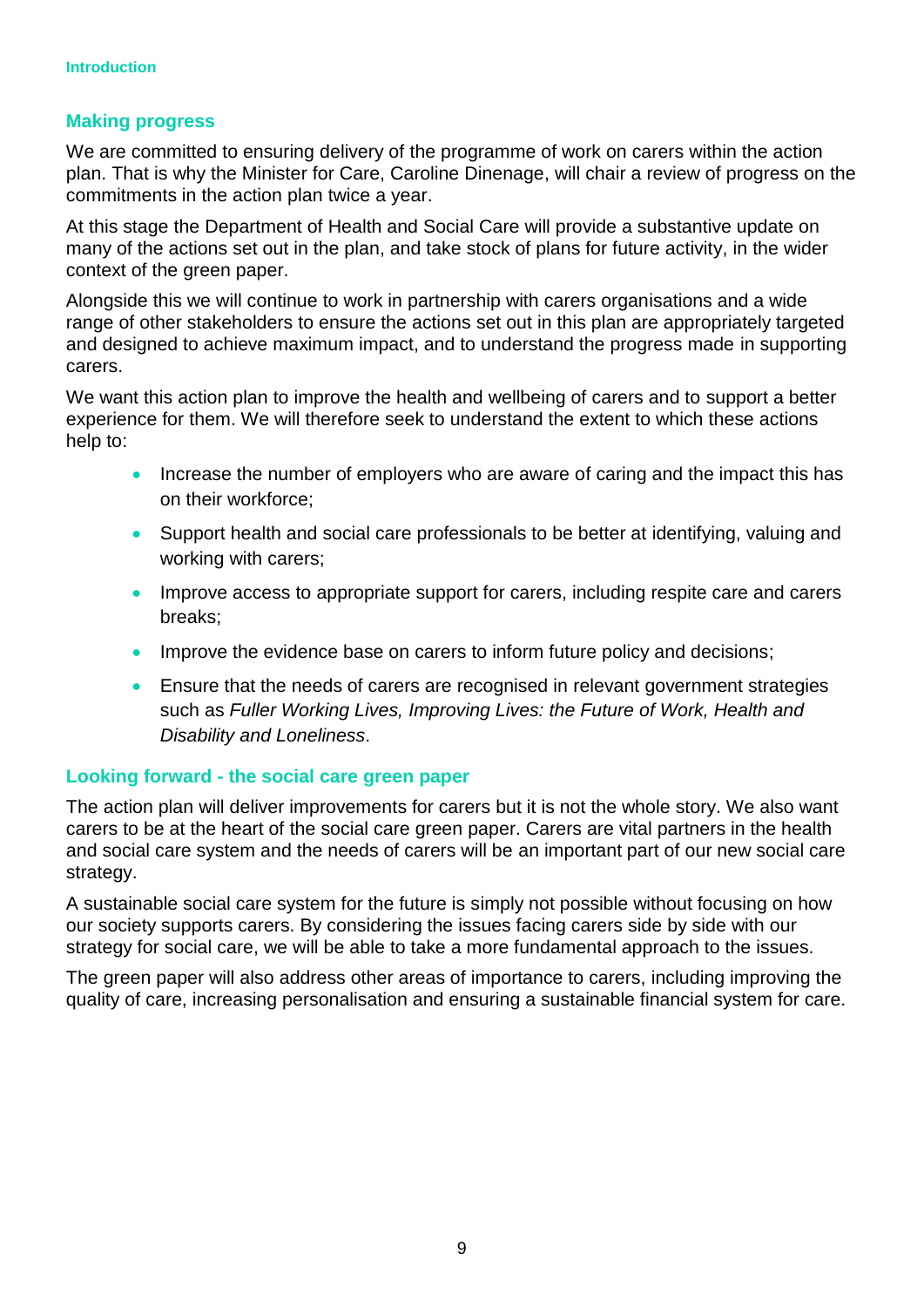# <span id="page-9-0"></span>Chapter 1- Services and systems that work for carers

It is essential that all carers are recognised and supported by public services. In the Call for Evidence, 89% of the 6,275 participants who responded to this question felt strongly that it was important adult carers received better services and support in future. Carers pointed to the need for services that value and involve carers, because feeling respected and listened to is important to them.

Carers often have extensive contact with the health and social care system. They highlighted the importance of having their expertise recognised by the people they interact with in these services, so that their views are taken into account in decision making. Carers also talked about the importance of awareness raising and training for health and social care professionals, so that they can help to identify carers and be proactive in providing information and support.

We also heard that while carers frequently report the same difficulties, such as lack of time and energy or a lack of understanding from others, the impact of these factors depended on their particular circumstances and the nature of their caring role. They felt that services and systems needed to be flexible and responsive, to ensure they can recognise and support individuals across the full range of diverse caring roles, at different stages in the caring journey.

Many carers described how they feel tired and less resilient physically and mentally, and reported the value of inexpensive opportunities for respite or sitting services so they could try to balance life outside caring.

The actions below target the way health and care systems support carers. They are designed to improve awareness and understanding among health professionals and social workers, and work with local government to ensure carers are able to access the support they are entitled to, including a specific action on respite care.

"This year especially has been very hard for me. I was happy my doctor noticed this and offered me counselling at the surgery where I felt comfortable" (Kerry, West Midlands).

## <span id="page-9-1"></span>Raising awareness of and promoting best practice amongst health professionals

**These actions seek to improve health professionals' awareness and identification of carers so that carers feel that they are listened to and their views are appropriately taken into account when the person they care for is in a healthcare setting. In addition, the Department of Health and Social Care has committed to reviewing the implementation of the Care Act in 2019.**

| No. |                                                                                                                                                                                                                                                                                                                                                                                                                                                                          | Lead        | Delivery date |
|-----|--------------------------------------------------------------------------------------------------------------------------------------------------------------------------------------------------------------------------------------------------------------------------------------------------------------------------------------------------------------------------------------------------------------------------------------------------------------------------|-------------|---------------|
| 1.1 | NHS England (NHSE) will work with the Care Quality<br>Commission on the development of quality standards for carer-<br>friendly GP practices, and is developing a framework of<br>questions (quality markers) that can be used by doctors'<br>surgeries to demonstrate how effective they are in recognising<br>and supporting carers. The questions and ideas have been<br>taken from what carers, and their representatives, have told<br>NHS England matters to them. | <b>NHSE</b> | Spring 2019   |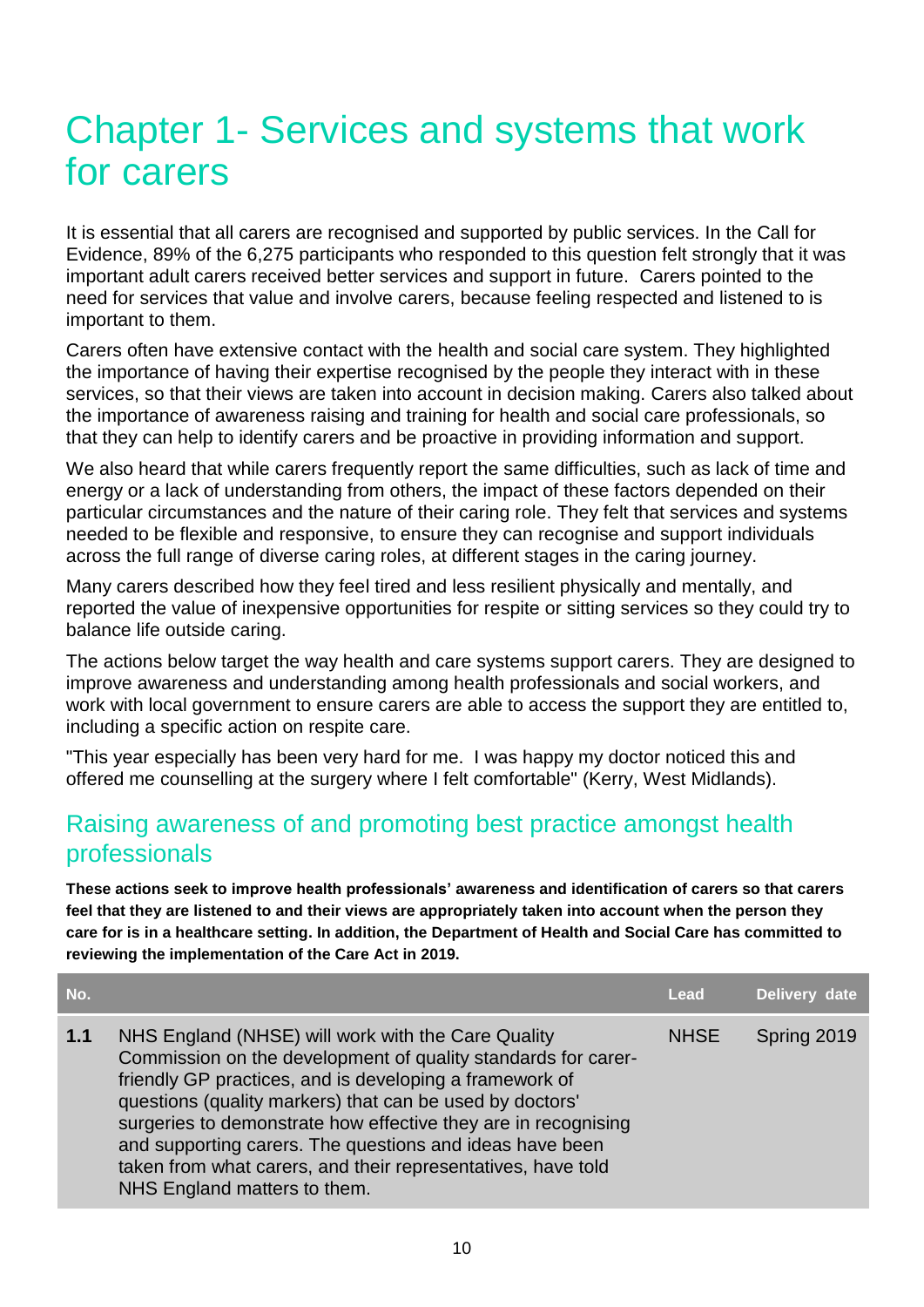| 1.2 | include:  | NHS England is working with system and voluntary sector<br>partners to identify exemplar bereavement care pathways<br>focusing on improving the identification of and support for carers<br>in relation to end of life care and bereavement. The work will                                                                                                                                                                                                                                                                                                                                                                                                                                                                                                                                                                                                                                                                                                                                                                                                                                                                                                                                                                                                                                                                       | <b>NHSE</b>          | <b>March 2019</b> |
|-----|-----------|----------------------------------------------------------------------------------------------------------------------------------------------------------------------------------------------------------------------------------------------------------------------------------------------------------------------------------------------------------------------------------------------------------------------------------------------------------------------------------------------------------------------------------------------------------------------------------------------------------------------------------------------------------------------------------------------------------------------------------------------------------------------------------------------------------------------------------------------------------------------------------------------------------------------------------------------------------------------------------------------------------------------------------------------------------------------------------------------------------------------------------------------------------------------------------------------------------------------------------------------------------------------------------------------------------------------------------|----------------------|-------------------|
|     | $\bullet$ | Scoping exemplar models for end of life and<br>bereavement support for carers of all ages;                                                                                                                                                                                                                                                                                                                                                                                                                                                                                                                                                                                                                                                                                                                                                                                                                                                                                                                                                                                                                                                                                                                                                                                                                                       |                      |                   |
|     | $\bullet$ | Working with voluntary sector partners to scope and<br>understand the work of end of life care volunteer<br>networks, including bereavement care, and<br>strengthen the bonds that support dying people in<br>their own communities; and                                                                                                                                                                                                                                                                                                                                                                                                                                                                                                                                                                                                                                                                                                                                                                                                                                                                                                                                                                                                                                                                                         |                      |                   |
|     | $\bullet$ | The development of commissioning support<br>resources to connect commissioning processes to<br>local population intelligence and positive practice<br>models.                                                                                                                                                                                                                                                                                                                                                                                                                                                                                                                                                                                                                                                                                                                                                                                                                                                                                                                                                                                                                                                                                                                                                                    |                      |                   |
| 1.3 | here:     | NHS England and the Ministry of Defence will work to improve<br>support for armed forces carers, in keeping with the intent of the<br>Armed Forces Covenant, whereby service personnel and their<br>families are not disadvantaged as a consequence of service in<br>the armed forces. NHS England will jointly raise awareness of<br>the health-related aspects of support for carers in the armed<br>forces and will make sure this work reaches relevant<br>stakeholders at their annual armed forces carers conferences.<br>The Ministry of Defence and NHS England will continue to work<br>together to support armed forces carers, particularly through the<br>work of the Ministry of Defence on the UK armed forces families<br>strategy and work regarding safeguarding. The commitment to<br>the Covenant considers adult, young adult and young carers,<br>and acknowledges the need to best support a community that<br>often does not have access to broader familial support. A<br>holistic approach to armed forces carers recognises the need for<br>timely access to care and services.<br>Further details about armed forces healthcare in the NHS is<br>https://www.nhs.uk/NHSENGLAND/MILITARYHEALTHCARE/Pag<br>es/Militaryhealthcare.aspx<br>Information about the UK armed forces and families strategy is | NHSE /<br><b>MoD</b> | Ongoing           |
|     | here:     | https://www.gov.uk/government/publications/uk-armed-                                                                                                                                                                                                                                                                                                                                                                                                                                                                                                                                                                                                                                                                                                                                                                                                                                                                                                                                                                                                                                                                                                                                                                                                                                                                             |                      |                   |
|     |           | forces-families-strategy                                                                                                                                                                                                                                                                                                                                                                                                                                                                                                                                                                                                                                                                                                                                                                                                                                                                                                                                                                                                                                                                                                                                                                                                                                                                                                         |                      |                   |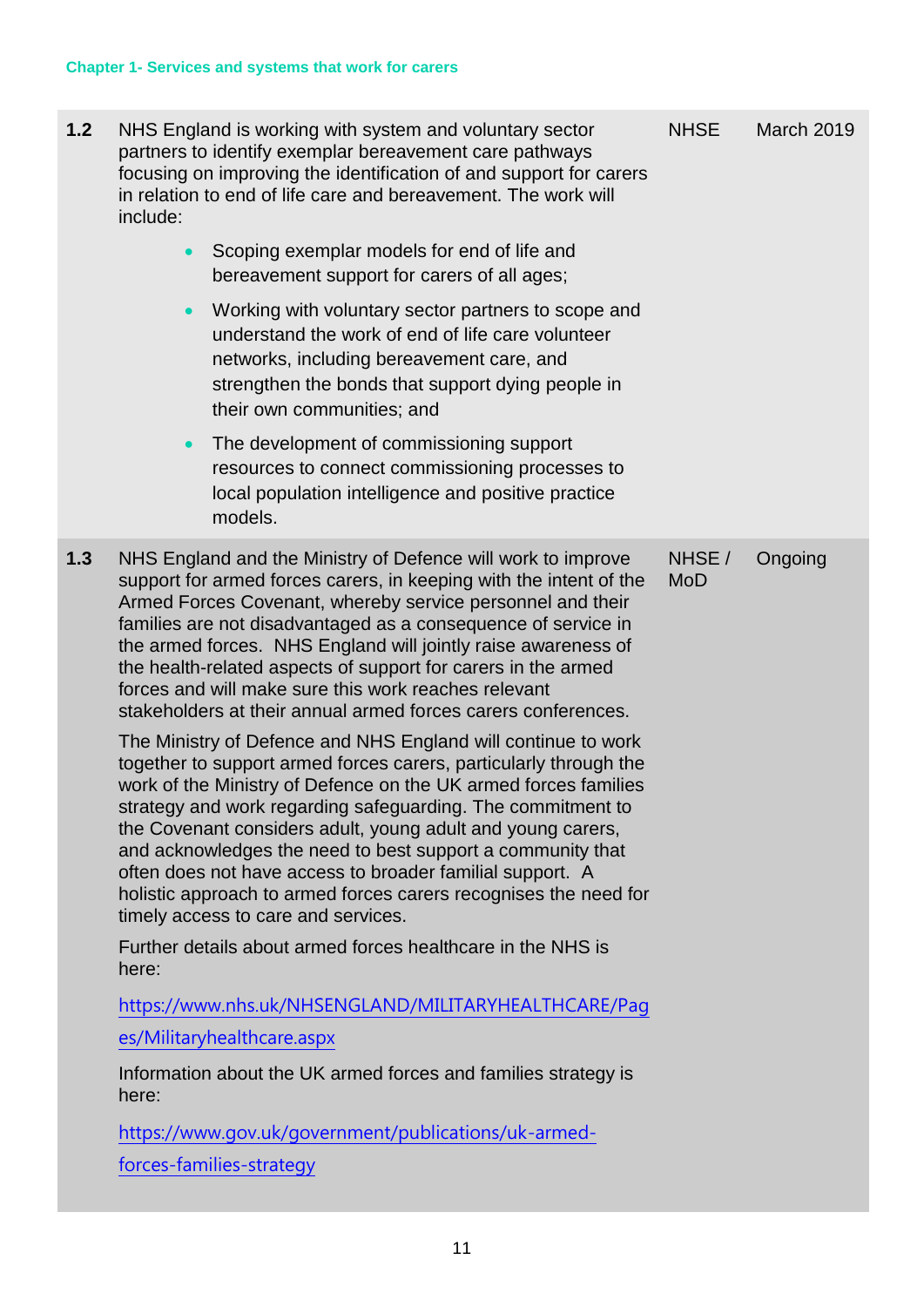| 1.4 | NHS England is working on a project to identify exemplar<br>models for identification of and support for older carers and<br>carers of people with dementia. The findings of the scoping work<br>on exemplar models will be shared via NHS England networks<br>and will look to identify key factors that will enable positive<br>practice to be spread.                                                                                                                                                    | <b>NHSE</b>                         | March 2019                                       |
|-----|-------------------------------------------------------------------------------------------------------------------------------------------------------------------------------------------------------------------------------------------------------------------------------------------------------------------------------------------------------------------------------------------------------------------------------------------------------------------------------------------------------------|-------------------------------------|--------------------------------------------------|
| 1.5 | As part of the programme of work on implementation of the<br>Dementia 2020 Challenge:                                                                                                                                                                                                                                                                                                                                                                                                                       |                                     |                                                  |
|     | NHS England is working to ensure that GPs are<br>$\bullet$<br>playing a leading role in ensuring coordination and<br>continuity of care for people with dementia and their<br>carers. The next phase will be to establish a<br>nationally agreed set of codes for the dementia care<br>plan in 2018.                                                                                                                                                                                                        | <b>NHSE</b>                         | <b>Review</b><br>2018<br><b>Delivery</b><br>2020 |
|     | Skills for Care (SfC) is working in partnership with<br>$\bullet$<br>Health Education England (HEE), Alzheimer's<br>Society (AS), and Association of Directors of Adult<br>Social Services (ADASS) to ensure that people with<br>dementia and their carers are supported by health<br>and care staff that have undertaken appropriate<br>levels of dementia awareness and training. Progress<br>will be assessed as part of the review of<br>implementation of the Dementia 2020 Challenge in<br>late 2018. | SfC,<br>HEE,<br>AS,<br><b>ADASS</b> | <b>Review</b><br>2018<br><b>Delivery</b><br>2020 |
|     | The Department of Health and Social Care (DHSC)<br>$\bullet$<br>is working with the Dementia Action Alliance to<br>increase the numbers of hospitals who have signed<br>up to the Dementia Friendly Hospitals Charter:<br>https://www.dementiaaction.org.uk/joint_work/dem<br>entia_friendly_hospitals and to explore options for<br>increasing the number of volunteers in hospitals to<br>support people with dementia.                                                                                   | <b>DHSC</b>                         | <b>Delivery</b><br>2020                          |
| 1.6 | Public Health England (PHE) is working with internal and<br>external partners, including a carers' organisation, to develop a<br>'productive healthy ageing' action plan, with a focus on reducing<br>health inequalities. This action plan will promote productive<br>healthy ageing and dementia risk reduction messages, including<br>those that impact on carers.                                                                                                                                       | <b>PHE</b>                          | 2018/19                                          |
| 1.7 | Health Education England will work with unpaid carers and their<br>representative organisations to consider healthcare education<br>and training needs for unpaid carers, to empower and equip<br>them with the knowledge and skills they need. Early work is<br>underway between Health Education England and Carers UK to                                                                                                                                                                                 | HEE&<br><b>DHSC</b>                 | Autumn<br>2018                                   |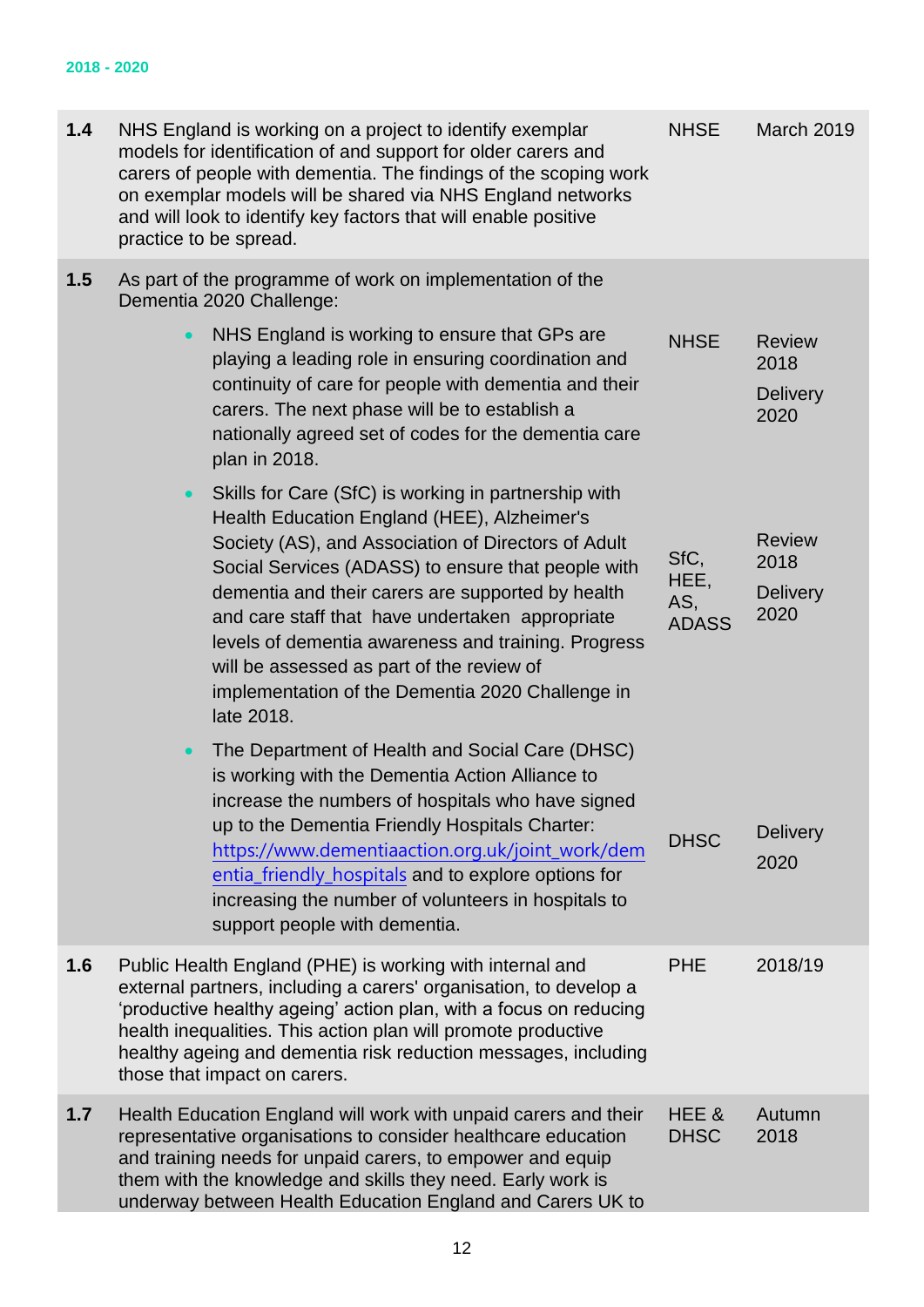develop actions to be included in the Health and Social Care Workforce strategy in the summer of 2018.

#### <span id="page-12-0"></span>Raising awareness amongst social workers

**These actions seek to improve social workers' awareness and identification of carers so that carers feel they are properly listened to and that their views are appropriately taken into account.**

<span id="page-12-1"></span>

| No.  |                                                                                                                                                                                                                                                                                                                                                                                                                                                                                                                                                                           | Lead                               | Delivery date  |
|------|---------------------------------------------------------------------------------------------------------------------------------------------------------------------------------------------------------------------------------------------------------------------------------------------------------------------------------------------------------------------------------------------------------------------------------------------------------------------------------------------------------------------------------------------------------------------------|------------------------------------|----------------|
| 1.8  | The Department of Health and Social Care and Research in<br>Practice for Adults (RiPfA) will support implementation of<br>social work practice guidance with carers with Principal<br>Social Workers and Carers leads. This will involve following<br>up on the carers resources published in 2017 to see how<br>well they have been implemented and what more is needed<br>to improve social work practice with carers.                                                                                                                                                  | DHSC/<br><b>RiPfA</b>              | 2018/19        |
| 1.9  | The Department of Health and Social Care will consult on<br>and publish a knowledge and skills statement for social work<br>supervisors to improve the quality of practice including<br>practice with carers.                                                                                                                                                                                                                                                                                                                                                             | <b>DHSC</b>                        | 2018/19        |
| 1.10 | The Department of Health and Social Care will work with the<br>Principal Social Workers network to undertake an<br>awareness raising campaign of best social work practice<br>with carers through the Chief Social Worker for Adults'<br>communications with the sector. This will include agreeing<br>ways to evidence the impact of the campaign e.g. social<br>care customer surveys and increasing numbers of carers'<br>assessments.                                                                                                                                 | <b>DHSC</b>                        | 2018/19        |
| 1.11 | The Department of Health and Social Care has worked with<br>the James Lind Alliance to involve carers in agreeing<br>research priorities for social work with adults, to better<br>understand which social work interventions and approaches<br>work and why. This will help to make sure that future<br>research answers the questions that are important for social<br>workers and the people they work with. It will also inform<br>social work practice development and decisions, enabling<br>carers and others to receive the best possible social work<br>support. | DHSC/<br>James<br>Lind<br>Alliance | Autumn<br>2018 |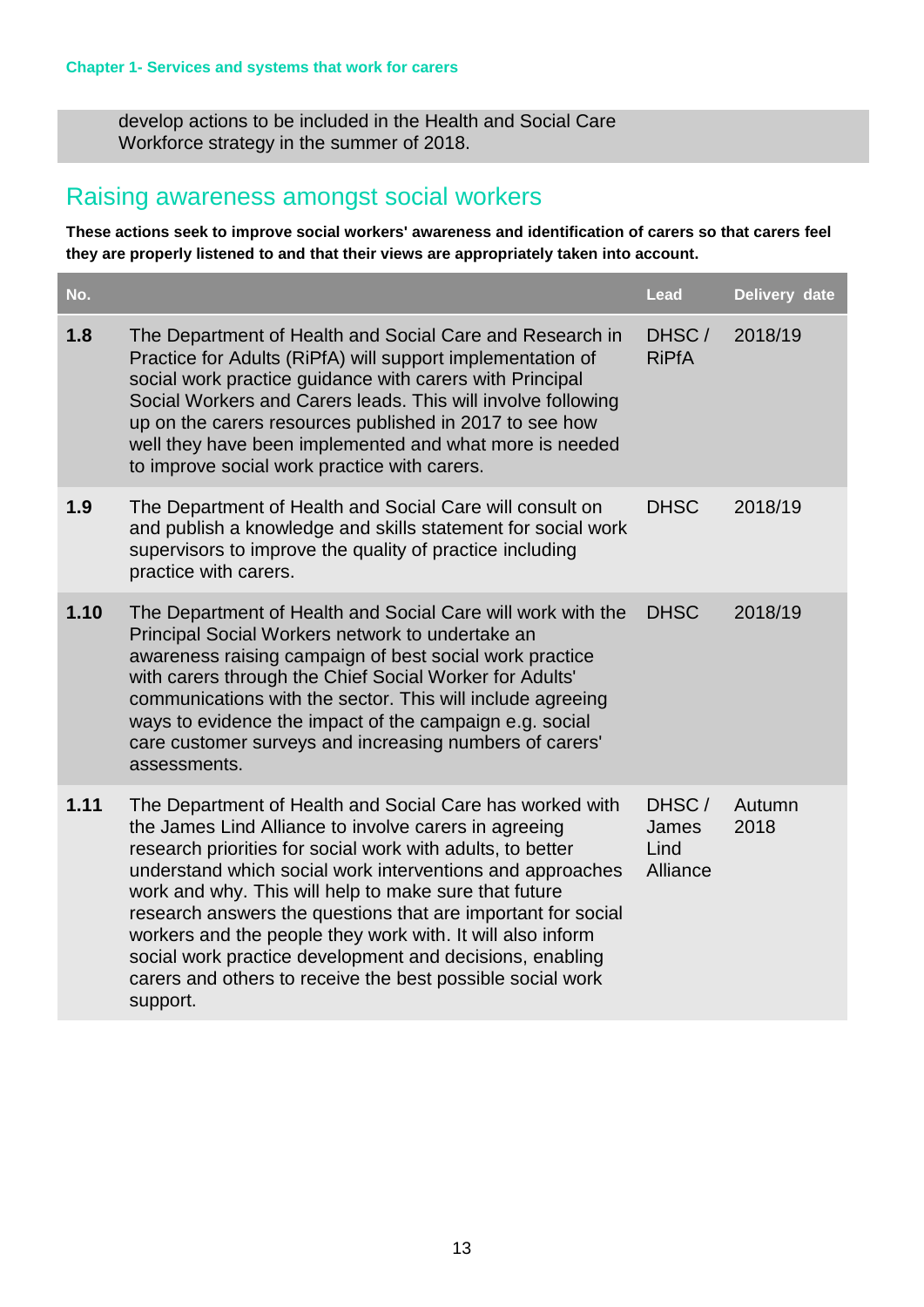### Supporting requirements of the 2014 Care Act and the 2014 Children and Families Act

**These actions seek to support carers to benefit fully from the support, information and advice they are entitled to under both Acts.**

| No.  |                                                                                                                                                                                                                                                                                                                                                                                                                                                               | <b>Lead</b> | Delivery date        |
|------|---------------------------------------------------------------------------------------------------------------------------------------------------------------------------------------------------------------------------------------------------------------------------------------------------------------------------------------------------------------------------------------------------------------------------------------------------------------|-------------|----------------------|
| 1.12 | The Department of Health and Social Care will work with local<br>government on a sector-led improvement programme of work<br>focused on the implementation of the Care Act duties for<br>carers.                                                                                                                                                                                                                                                              | <b>DHSC</b> | 2018/19 &<br>2019/20 |
| 1.13 | The Department of Health and Social Care will fund a project<br>on actions to promote best practice for local authorities, clinical<br>commissioning groups, and other service providers and<br>commissioners on carer breaks and respite care. This will<br>include promotion of the existing option for carers and<br>individuals to use personal budgets or direct payments to help<br>pay for alternative care arrangements while carers take a<br>break. | <b>DHSC</b> | 2018/19              |
| 1.14 | The Department of Health and Social Care will fund a project to<br>support parent carers to navigate the transition from child to<br>adult services as their child approaches the age of 18.                                                                                                                                                                                                                                                                  | <b>DHSC</b> | 2019/20              |

# <span id="page-13-0"></span>**Personalisation**

**These actions seek to ensure that individuals are able to access health and social care services in a way that is personal to them. This includes using holistic approaches when considering the needs of unpaid carers.**

| No.  |                                                                                                                                                                                                                                                                                                                                                                  | Lead        | Delivery date |
|------|------------------------------------------------------------------------------------------------------------------------------------------------------------------------------------------------------------------------------------------------------------------------------------------------------------------------------------------------------------------|-------------|---------------|
| 1.15 | The Department of Health and Social Care and NHS England<br>have recently launched a consultation on extending legal rights<br>for personal health budgets and integrated personal budgets,<br>to groups who we believe could benefit from access to a more<br>personalised approach to their health and care.                                                   | <b>DHSC</b> | 2018/19       |
|      | More personalised and integrated commissioning offers an<br>opportunity to develop a more person-centred and integrated<br>approach when identifying, assessing, and supporting the<br>health and wellbeing needs of both the individual, and any<br>carers involved.                                                                                            |             |               |
|      | The outcome of this joint assessment can then be incorporated<br>into a single, integrated plan, to make sure that the needs of<br>both the individual and carer are met. Personalised<br>approaches can also deliver transformational change by<br>working with carers as expert care partners; fundamental in the<br>planning, design and shaping of services. |             |               |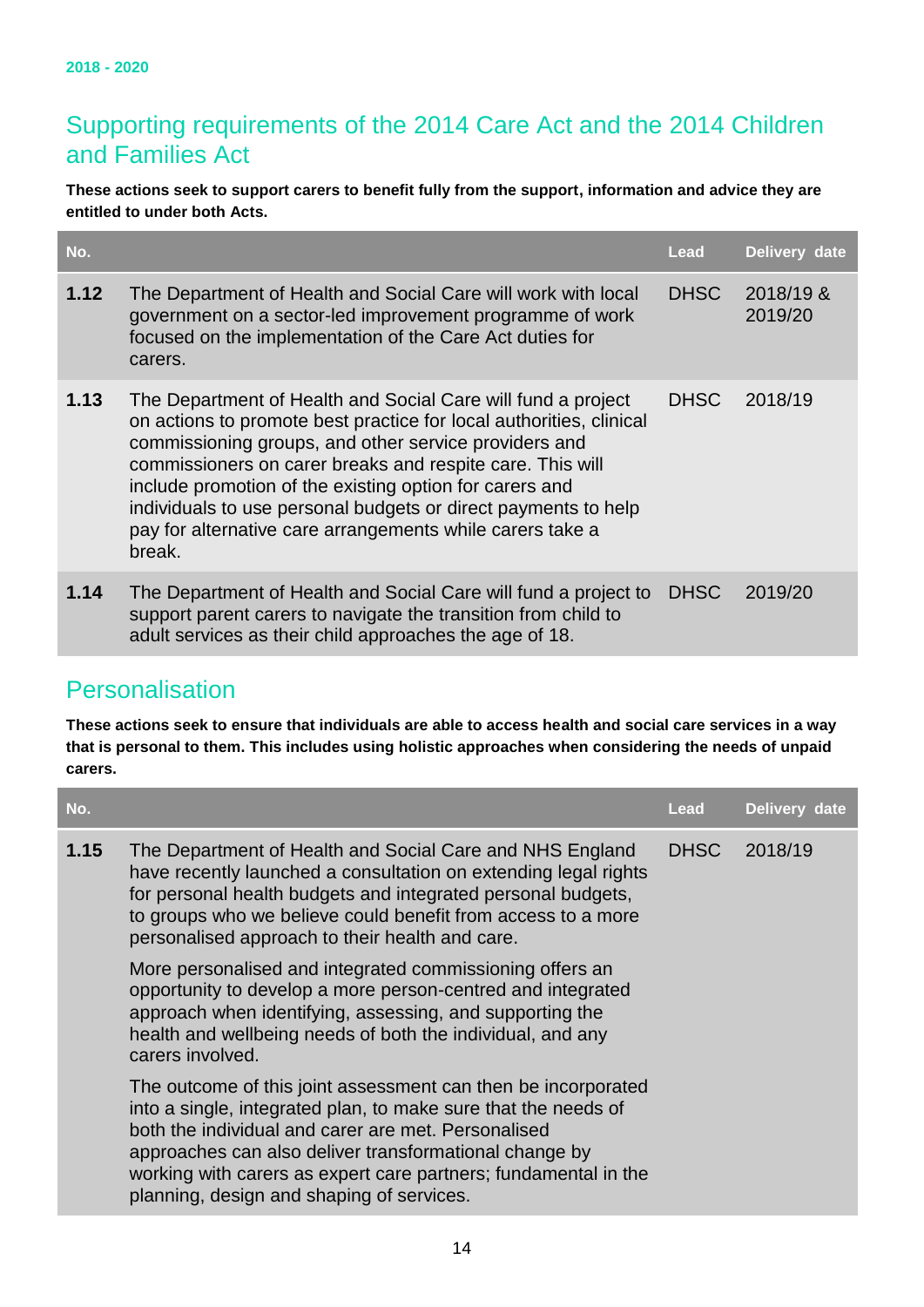The consultation can be responded to at [https://consultations.dh.gov.uk/commissioning-integration](https://consultations.dh.gov.uk/commissioning-integration-and-transformation/extending-rights-to-personalised-budgets)[and-transformation/extending-rights-to-personalised](https://consultations.dh.gov.uk/commissioning-integration-and-transformation/extending-rights-to-personalised-budgets)[budgets](https://consultations.dh.gov.uk/commissioning-integration-and-transformation/extending-rights-to-personalised-budgets). **The closing date for submissions is 8 June 2018, with a response due in summer.**

**1.16** Three pilots in Gloucestershire, Lincolnshire and Nottinghamshire have recently been announced that will test a more integrated, single assessment process. Over the next two years, every single person accessing adult social care in these three areas will be given a joint health and social care assessment - including a needs assessment, and subsequently a single, joint plan that will meet the bespoke needs of the individual. All assessments and plans will take into account the role, health and wellbeing of their carers as a fundamental part of the process. DHSC 2018/19 & 2019/20

## <span id="page-14-0"></span>Mental Health Act 1983 and supporting carers

**This action considers how support for carers of people subject to the Mental Health Act 1983 could be improved.**

| No.  |                                                                                                                                                                                          | Lead        | Delivery date |
|------|------------------------------------------------------------------------------------------------------------------------------------------------------------------------------------------|-------------|---------------|
| 1.17 | The independent review of the Mental Health Act 1983 will<br>consider further:                                                                                                           | <b>DHSC</b> | End 2018      |
|      | How to improve dignity and respect for service<br>$\bullet$<br>users and carers; and                                                                                                     |             |               |
|      | Other mechanisms through which the carers,<br>$\bullet$<br>families and friends of people who are detained can<br>be supported to be involved in the care of the<br>person they support. |             |               |
|      | The review's interim report can be found here:                                                                                                                                           |             |               |
|      | https://www.gov.uk/government/publications/independent-<br>review-of-the-mental-health-act-interim-report                                                                                |             |               |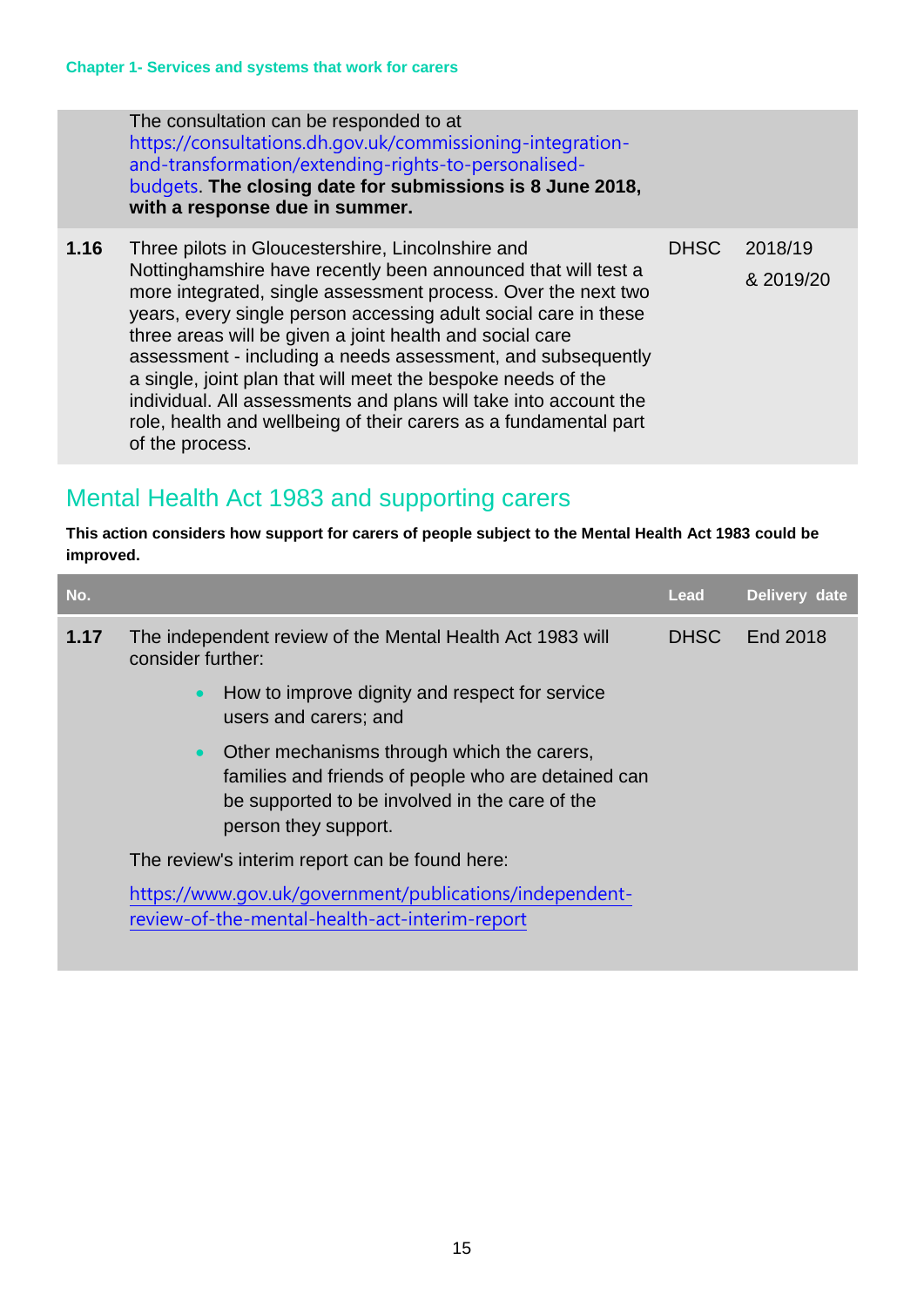# <span id="page-15-0"></span>Chapter 2 Employment and financial wellbeing

Around one in nine working people are also carers ([Census, 2011\)](http://www.carersuk.org/for-professionals/policy/policy-library?task=download&file=policy_file&id=4762) and indeed the largest proportion of carers are in employment, whether full or part time. Yet we know that many carers experience substantial challenges in balancing employment and their caring responsibilities.

Through our Call for Evidence, carers told us how important they thought it was to support working carers. Many carers spoke about how difficult they found it to balance work, look after their own health and wellbeing and perform a caring role, and in some cases how they needed to give up work altogether because there were no alternatives.

Feedback highlighted the practical challenges of maintaining employment, the positive and negative treatment experienced from employers, and a desire for more flexible working.

Financial support and advice is of primary importance to adult carers. There was evidence of the short and long term impacts on carers and their finances from having to make compromises around work. Most of the responses that mentioned financial support wanted advice about where to find more information about benefits, grants and financial management.

The actions here seek to address a number of these themes, through initiatives to support employers to improve working practices and flexible working to help carers to stay in work, as well as to support carers returning to work and improving advice on financial support for carers.

"I have been able to negotiate my own flexible working pattern that now enables me to work fulltime. Previously I was unable to do this and for eight years I had to work just 12 hours per week in order to be able to manage my daughter's care. Employers need to recognise better the importance of flexible working and to offer paid time off with regard to the additional education or medical appointments that carers usually need" (Rachel, Yorkshire and Humberside).

## <span id="page-15-1"></span>Improve working practices

**These actions seek to raise the profile of carers with employers and encourage employers to improve their working practices, to enable carers to continue to work alongside their caring role.**

| No. |                                                                                                                                                                                                                                                                                                                                                                                                                                                                                                                                                                                       | Lead        | Delivery date    |
|-----|---------------------------------------------------------------------------------------------------------------------------------------------------------------------------------------------------------------------------------------------------------------------------------------------------------------------------------------------------------------------------------------------------------------------------------------------------------------------------------------------------------------------------------------------------------------------------------------|-------------|------------------|
| 2.1 | The Department of Health and Social Care has been working<br>with Employers for Carers to develop a carer-friendly<br>employer benchmarking scheme. The scheme will have three<br>levels and will help employers to measure the robustness of<br>their support arrangements for carers and to identify their<br>outcomes. A pilot will be completed in July 2018. Following<br>that, the Department of Health and Social Care and<br>Employers for Carers will work together to roll out and<br>promote a self-sustaining employer benchmarking scheme<br>available to all employers. | <b>DHSC</b> | <b>July 2018</b> |
| 2.2 | The Department of Health and Social Care has worked with<br>Employers for Carers on extending their umbrella<br>membership model which enables local authorities to engage<br>local small and medium-sized enterprises by making their                                                                                                                                                                                                                                                                                                                                                | <b>DHSC</b> | Ongoing          |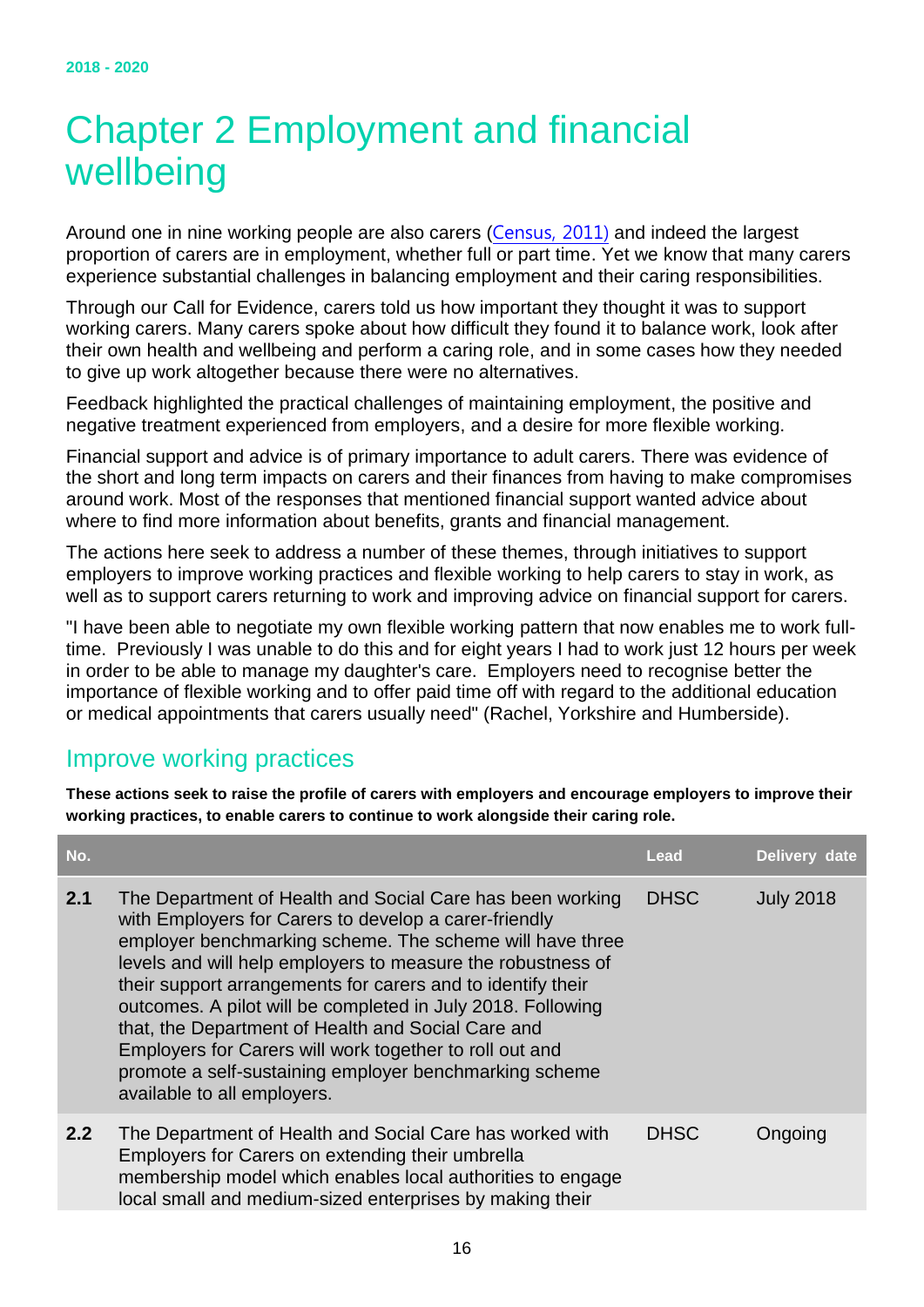|     | resources available for them free of charge.                                                                                                                                                                                                                                                                                                                                                                                                                                                             |                               |                      |
|-----|----------------------------------------------------------------------------------------------------------------------------------------------------------------------------------------------------------------------------------------------------------------------------------------------------------------------------------------------------------------------------------------------------------------------------------------------------------------------------------------------------------|-------------------------------|----------------------|
|     | Employers for Carers is extending umbrella membership to an<br>additional ten local councils in order to influence and support<br>more small and medium enterprises to implement workplace<br>policies and culture.                                                                                                                                                                                                                                                                                      |                               |                      |
|     | In addition to benefitting local councils, small and medium<br>enterprises in their localities and working age carers, the<br>project is seeking to capture the impacts in those local areas<br>to help develop the evidence base and influence further local<br>authorities and local employers to pay to join Employers for<br>Carers. http://www.employersforcarers.org/about-us/efc-<br>umbrella-membership                                                                                          |                               |                      |
| 2.3 | The Department for Business, Energy and Industrial Strategy<br>(BEIS) are considering the question of dedicated employment<br>rights for carers alongside existing employment rights (such<br>as the right to request flexible working and the right to time off<br>for family and dependents).                                                                                                                                                                                                          | BEIS,<br>DHSC &<br><b>DWP</b> | 2018/19 &<br>2019/20 |
|     | We have set up an official level working group (the<br>Department of Health and Social Care, the Department for<br>Work and Pensions (DWP), the Department for Business,<br>Energy and Industrial Strategy and HM Treasury) to work on<br>this.                                                                                                                                                                                                                                                          |                               |                      |
|     | This includes considering the crucial questions that arise<br>around introducing dedicated employment rights with<br>the support of analysts so that any emerging carers leave<br>proposal is most effective.                                                                                                                                                                                                                                                                                            |                               |                      |
| 2.4 | Civil Service Employee Policy (CSEP) is working in<br>partnership with Departments in building on existing policies<br>and processes to support carers working in the Civil<br>Service. The Civil Service will encourage greater use of the<br>carer's passport and the wider adoption by Departments of a<br>carers' charter, bringing together the support they offer. Civil<br>Service Employee Policy will be working closely with the<br>Charity for Civil Servants and all Government Departments. | CSEP,<br>Cabinet<br>Office    | <b>June 2018</b>     |
| 2.5 | A Ministry of Defence "Defence People with a Significant<br>Illness" project is in the process of creating policy to support<br>both carers in the armed forces and the management<br>overseeing them. To understand the demographic for this, the<br>Ministry of Defence launched an Armed Forces Carer's<br>Survey in May 2018 and will form from this, an Armed Forces<br>Carers working group. Results are expected shortly.                                                                         | <b>MOD</b>                    | Ongoing              |
| 2.6 | The Department for Work and Pensions is working with<br>Business in the Community to continue to share best practice<br>of carer policies and practices, such as that of Aviva, utilising<br>our relationship with Business in the Community and the<br>Business Champion for Older Workers, particularly in the                                                                                                                                                                                         | <b>DWP</b>                    | Ongoing              |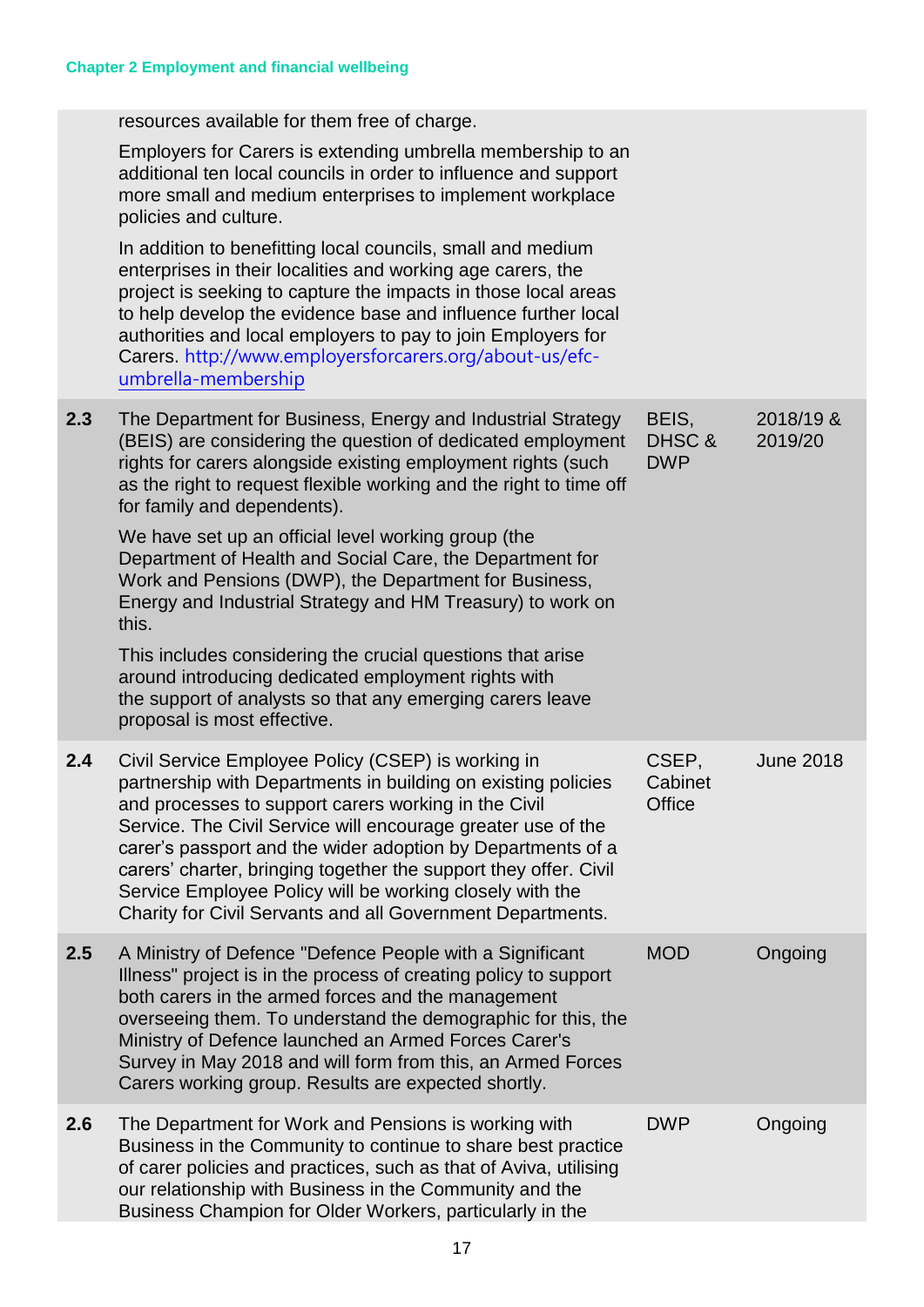#### context of Fuller Working Lives.

**2.7** NHS Improvement is working with NHS England on retention of carers in the NHS workforce. NHS Improvement, as part of the national retention programme, is working in partnership with Carers UK and will be running masterclasses on how the NHS can be a more carer friendly employer and encouraging greater family and carer flexibility in employment practice. This links to the direct support programme involving over 100 trusts, which seeks to ensure flexible employment practices are in place. NHS England will then build on this approach in primary care. This will help to improve recognition and support for carers in the workforce, and improve retention. **NHS** Improveme 2018 nt/ NHSE Summer

#### <span id="page-17-0"></span>Flexible working

**These actions seek to specifically promote flexible working and its benefits to employers to increase the opportunities for carers to return to work or continue to work alongside their caring role.**

| No. |                                                                                                                                                                                                                                                                                                                                                                                                                                                                                                                                                                                                                                                                                                                                                   | Lead        | Delivery date |
|-----|---------------------------------------------------------------------------------------------------------------------------------------------------------------------------------------------------------------------------------------------------------------------------------------------------------------------------------------------------------------------------------------------------------------------------------------------------------------------------------------------------------------------------------------------------------------------------------------------------------------------------------------------------------------------------------------------------------------------------------------------------|-------------|---------------|
| 2.8 | The Department of Health and Social Care is working with<br>Timewise Foundation on a project to promote best practice in the<br>use of employment flexibilities to support carers. In April,<br>Timewise launched a new Carers' Hub. The hub is a one-stop<br>shop for support, advice and flexible job opportunities to help<br>carers balance their responsibilities with fulfilling careers, as well<br>as offering best practice guidance on flexible working and flexible<br>hiring practices, in order to help employers find and keep talented<br>employees who want or need to work in this way. Both partners<br>will continue to promote, disseminate and evaluate the scheme:<br>https://www.timewisejobs.co.uk/caring-for-a-relative/ | <b>DHSC</b> | 2018/19       |
| 2.9 | In the Government's response to the Taylor Review of modern<br>employment practices the Department for Business Energy and<br>Industrial Strategy announced a flexible working taskforce. The<br>taskforce will tackle issues around flexible working that are key to<br>improving the recruitment, retention and progression of informal<br>carers and other groups. There will also be an evaluation of the<br>right to request flexible working which will take place in 2019.<br>https://www.gov.uk/government/publications/government-<br>response-to-the-taylor-review-of-modern-working-practices.                                                                                                                                         | <b>BEIS</b> | 2018/19       |

#### <span id="page-17-1"></span>Returning to work

**These actions seek to provide support and training to carers to help them to return to work, and at a level that is commensurate with their skills and experience.** 

| No. |                                                                                   | Lead Delivery date |
|-----|-----------------------------------------------------------------------------------|--------------------|
|     | 2.10 The Department of Health and Social Care is working with Carers DHSC 2018/19 |                    |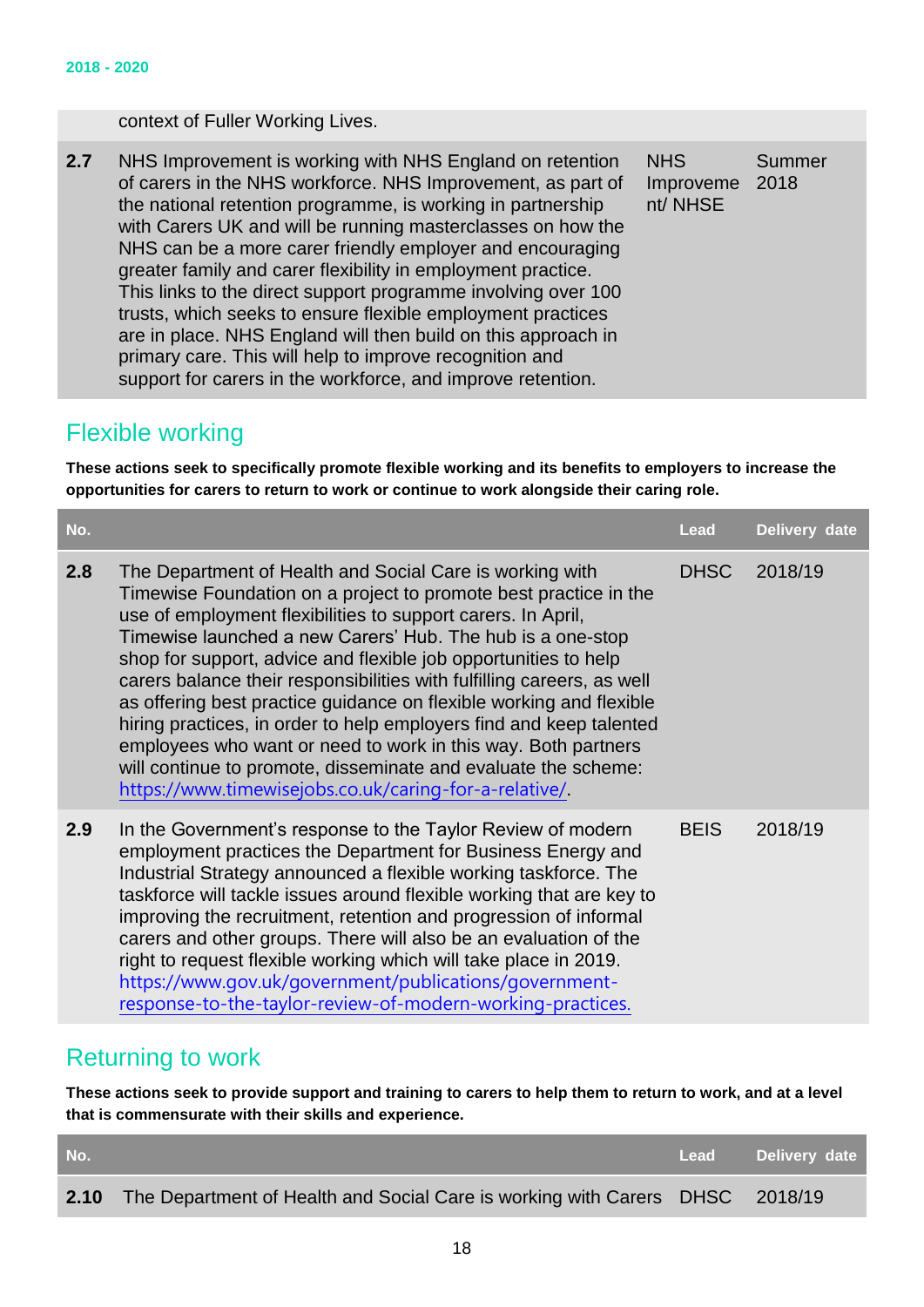|      | UK to develop an e-learning resource which will help carers to<br>recognise the skills they have developed through caring and to<br>think about ways in which they can use these skills.<br>The resource looks at opportunities for learning, volunteering and<br>work. Carers UK is now exploring the possibility of peer validation<br>of the learning through digital credentialing and considering<br>potential delivery mechanisms for the roll out of the e-leaning<br>including, for example, through its networks, the Department for<br>Work and Pensions (Jobcentre Plus) and City & Guilds.                                                                                                                                                                                                                                                                                                                                                                              |            |                |
|------|-------------------------------------------------------------------------------------------------------------------------------------------------------------------------------------------------------------------------------------------------------------------------------------------------------------------------------------------------------------------------------------------------------------------------------------------------------------------------------------------------------------------------------------------------------------------------------------------------------------------------------------------------------------------------------------------------------------------------------------------------------------------------------------------------------------------------------------------------------------------------------------------------------------------------------------------------------------------------------------|------------|----------------|
| 2.11 | The Government Equalities Office (GEO) is working to support<br>people who have taken time out of the labour market for caring -<br>whether as parents, or carers - to return to paid work at a level<br>commensurate with their skills and experience. There are four<br>new returner programmes in the public sector for allied health<br>professionals, social workers, those that wish to become civil<br>servants and teachers. The first three programmes have<br>launched already and the teaching programme will launch later<br>this year.                                                                                                                                                                                                                                                                                                                                                                                                                                 | <b>GEO</b> | 2018/19        |
| 2.12 | The Government Equalities Office is working with employers to<br>increase opportunities for returners in the private sector. It has<br>launched a £1.5m fund to support projects across England aimed<br>at returners of all skill levels and backgrounds. The first set of<br>grants will be awarded in Summer 2018.<br>The Government Equalities Office is working with employers<br>across the private sector to understand how returners can be<br>supported. It has published best practice guidance and a toolkit<br>to help employers run effective returner programmes, and has<br>commissioned a toolkit to support returners to get back into paid<br>employment. The toolkit for returners will be published this<br>summer.<br>For best practice guidance:<br>https://www.gov.uk/government/publications/set-up-a-<br>returner-programme<br>For the toolkit:<br>https://www.womensbusinesscouncil.co.uk/wp-<br>content/uploads/2018/03/toolkit-Women-in-businessv.7.pdf | <b>GEO</b> | Summer<br>2018 |
| 2.13 | The Government Equalities Office has commissioned research to<br>understand more about returners. This includes qualitative<br>research among employers who have run returner programmes<br>and analysis of the call for evidence.<br>The majority of the responses to the call for evidence were from<br>returners and potential returners highlighting the barriers they<br>face in returning to work and the support they may require to get<br>back into the workplace.<br>The reports were published in March 2018. Further quantitative<br>analysis of returners will be published and publicly available and                                                                                                                                                                                                                                                                                                                                                                 | <b>GEO</b> | 2018/19        |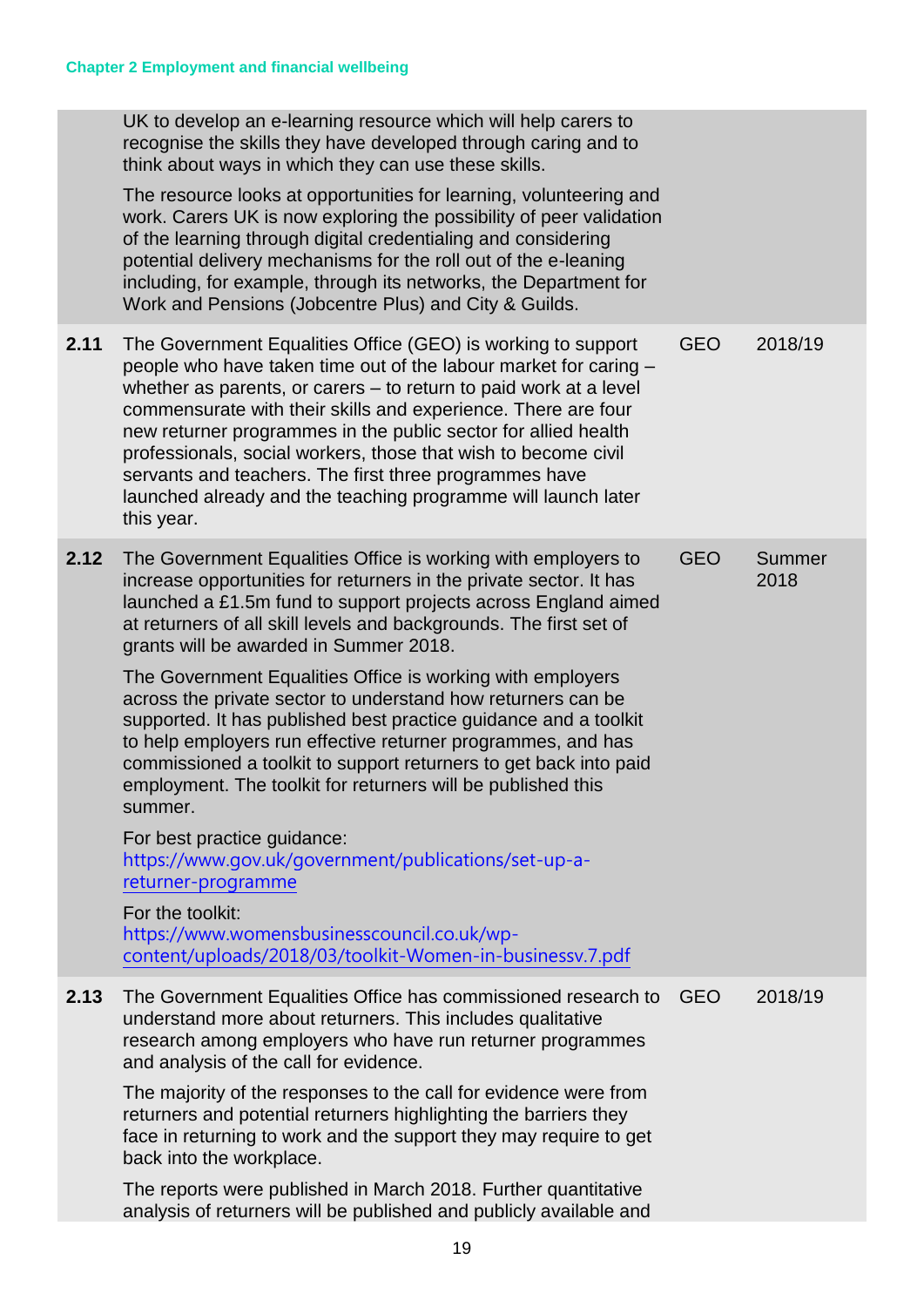|      | should help employers to access the returner talent pool and<br>returners to get back into meaningful work.                                                                                                                                                                                                                                                                                                                                                                                                                                                                                                                                      |                                |         |
|------|--------------------------------------------------------------------------------------------------------------------------------------------------------------------------------------------------------------------------------------------------------------------------------------------------------------------------------------------------------------------------------------------------------------------------------------------------------------------------------------------------------------------------------------------------------------------------------------------------------------------------------------------------|--------------------------------|---------|
| 2.14 | To support the objectives of the Government Equalities Office to<br>raise awareness of the returner talent pool and create new high<br>quality work opportunities for returners, they are to act as<br>sponsor for two returner awards as part of the Working Families<br>Best Practice Awards and Working Mums Top Employer Awards.<br>The awards seek to reward employers who exhibit best practice<br>in the way they run their returner programmes and support those<br>who have been out of paid work due to caring responsibilities<br>back into the workplace.                                                                            | <b>GEO</b>                     | 2018    |
|      | For Working Families Best Practice Awards:                                                                                                                                                                                                                                                                                                                                                                                                                                                                                                                                                                                                       |                                |         |
|      | https://www.workingfamilies.org.uk/employers/bestpracticeawar<br>ds/                                                                                                                                                                                                                                                                                                                                                                                                                                                                                                                                                                             |                                |         |
|      | For Working Mums Top Employer Awards:                                                                                                                                                                                                                                                                                                                                                                                                                                                                                                                                                                                                            |                                |         |
|      | https://www.workingmums.co.uk/top-employer-<br>awards/categories/best-for-returners/                                                                                                                                                                                                                                                                                                                                                                                                                                                                                                                                                             |                                |         |
| 2.15 | The Department of Health and Social Care and the Department<br>for Work and Pensions are working in partnership through the<br>joint Work and Health Unit on taking forward the strategy<br>"Improving Lives – the Future of Work, Health and Disability",<br>which sets out the Government's commitment to see 1 million<br>more disabled people in work over the next 10 years. This will<br>benefit carers, including improving advice and support for<br>employers, helping to create healthier and more inclusive<br>workplaces.<br>https://www.gov.uk/government/publications/improving-lives-<br>the-future-of-work-health-and-disability | <b>DHSC</b><br>&<br><b>DWP</b> | 2018/19 |
| 2.16 | The Department for Work and Pensions is working with the<br>Department of Health and Social Care and the Department for<br>Business, Energy and Industrial Strategy to create a package of<br>analysis and research across government aiming to understand<br>the key barriers for carers remaining in and returning to<br>employment. This will aim to support policy priorities and identify<br>target areas for potential intervention.                                                                                                                                                                                                       | <b>DWP</b>                     | Ongoing |

# <span id="page-19-0"></span>Financial support

**These actions seek to ensure carers have access to financial support when they need it.**

| No.  |                                                                                                                                                                                                                                  | Lead | Delivery date |
|------|----------------------------------------------------------------------------------------------------------------------------------------------------------------------------------------------------------------------------------|------|---------------|
| 2.17 | The Department for Work and Pensions will ensure that benefits DWP<br>for carers (including Carer's Allowance and Universal Credit)<br>meet the needs of carers and support employment for those<br>carers who are able to work. |      | Ongoing       |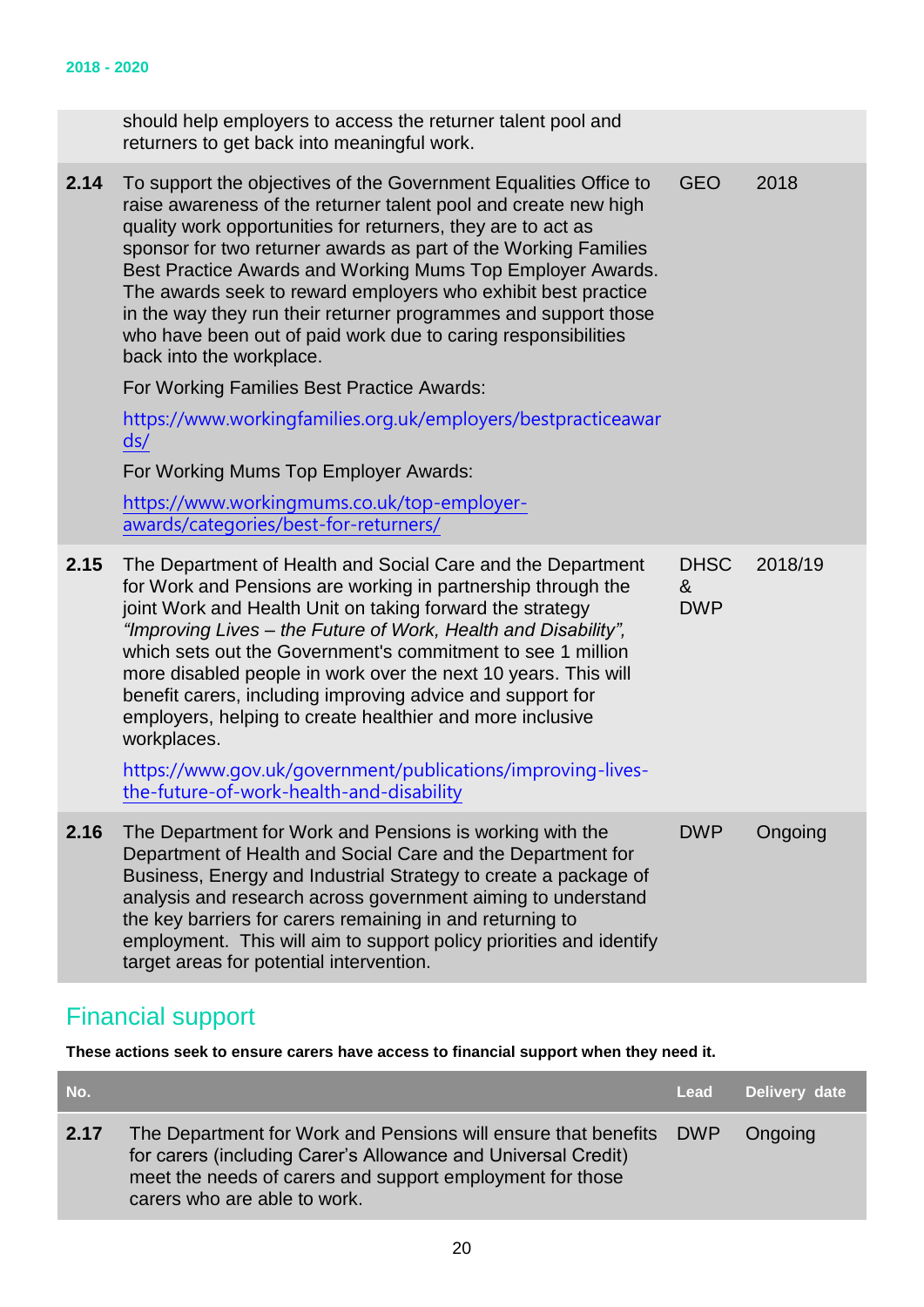**2.18** The Department for Work and Pensions will review and improve the information and signposting available to carers who visit Jobcentres to seek support in finding employment. DWP Ongoing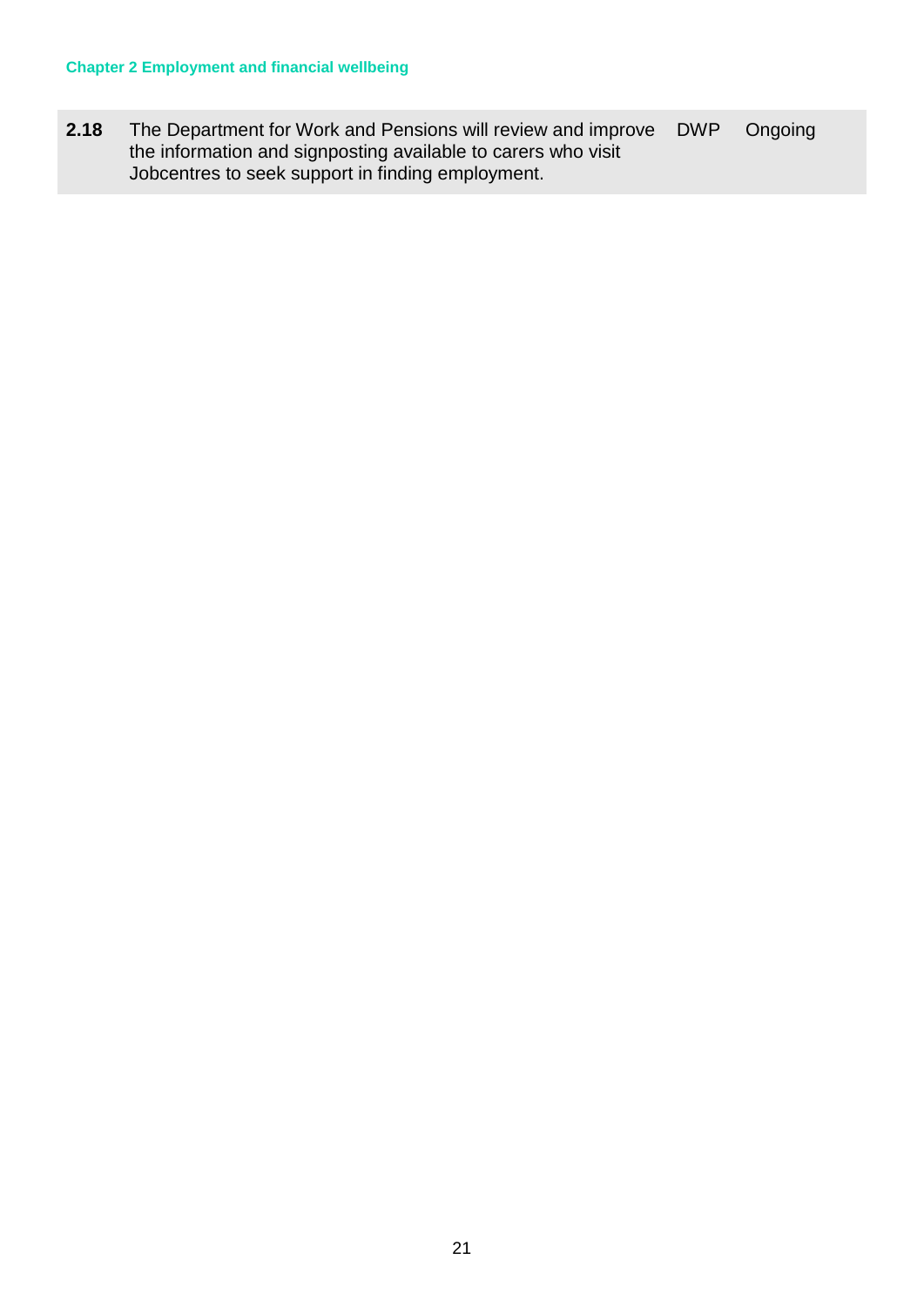# <span id="page-21-0"></span>Chapter 3 Supporting young carers

The Government is committed to making sure young carers are not left behind. While some caring can be rewarding for young carers, they can experience poorer mental and physical health, and miss out on opportunities in education and employment as a result of their caring responsibilities.

The Call for Evidence highlighted that more needs to be done to support young carers. In their responses 400 current or past young carers (67% of respondents) told us that they had not received any support as young carers.

Suggestions for supporting young carers included groups to share experiences, mental health support or counselling, information provision through schools and educational establishments, and flexible educational support and careers planning.

The actions aim to do this by focusing on improving the identification of young carers; improving their educational opportunities and outcomes; providing support to young carers, particularly to vulnerable children; and improving access to services. In supporting the transition for young adult carers, Government seeks to identify and disseminate effective approaches to transition assessments that will translate into support that enables young adult carers to make positive transitions between the ages of 16-24.

"When I was a young carer, my mother had agoraphobia and couldn't leave the house and she also suffered with depression. I didn't understand it but was left for ages with her. I had no siblings and my father worked as a long-distance lorry driver. I had little or no support but didn't know I needed the help. I thought everyone else lived like I did" (John, Yorkshire and Humberside).

### <span id="page-21-1"></span>Identification of young carers

**These actions seek to improve identification of young carers to enable them to get early access to support services, and enable safeguarding arrangements to be put in place quickly where necessary.**

| No. |                                                                                                                                                                                                                                                                                                                                                                                                                                                                                                                                                                                   | Lead                | Delivery date |
|-----|-----------------------------------------------------------------------------------------------------------------------------------------------------------------------------------------------------------------------------------------------------------------------------------------------------------------------------------------------------------------------------------------------------------------------------------------------------------------------------------------------------------------------------------------------------------------------------------|---------------------|---------------|
| 3.1 | The Department of Health and Social Care is working with<br>Carers Trust on a young carers identification project which will<br>develop and deliver a 'train the trainer' model to support local<br>areas to identify potential young carers and enable individuals<br>working with them to engage sensitively and signpost them to<br>relevant services. Both partners will continue to promote,<br>disseminate and evaluate the model. The materials for the<br>model can be freely accessed from the Carers Trust<br>Professionals website: https://professionals.carers.org/. | <b>DHSC</b>         | 2018/19       |
| 3.2 | We will conduct a review of best practice in identification of<br>young carers and access to support. The review will involve<br>experts and look at existing practice, as well as identifying good<br>practice and opportunities for improvement, and will report back<br>by Easter 2019. It will build on existing work, including the young<br>carers identification project, led by DHSC and the Carers Trust.                                                                                                                                                                | DHSC/<br><b>DfE</b> | Easter 2019   |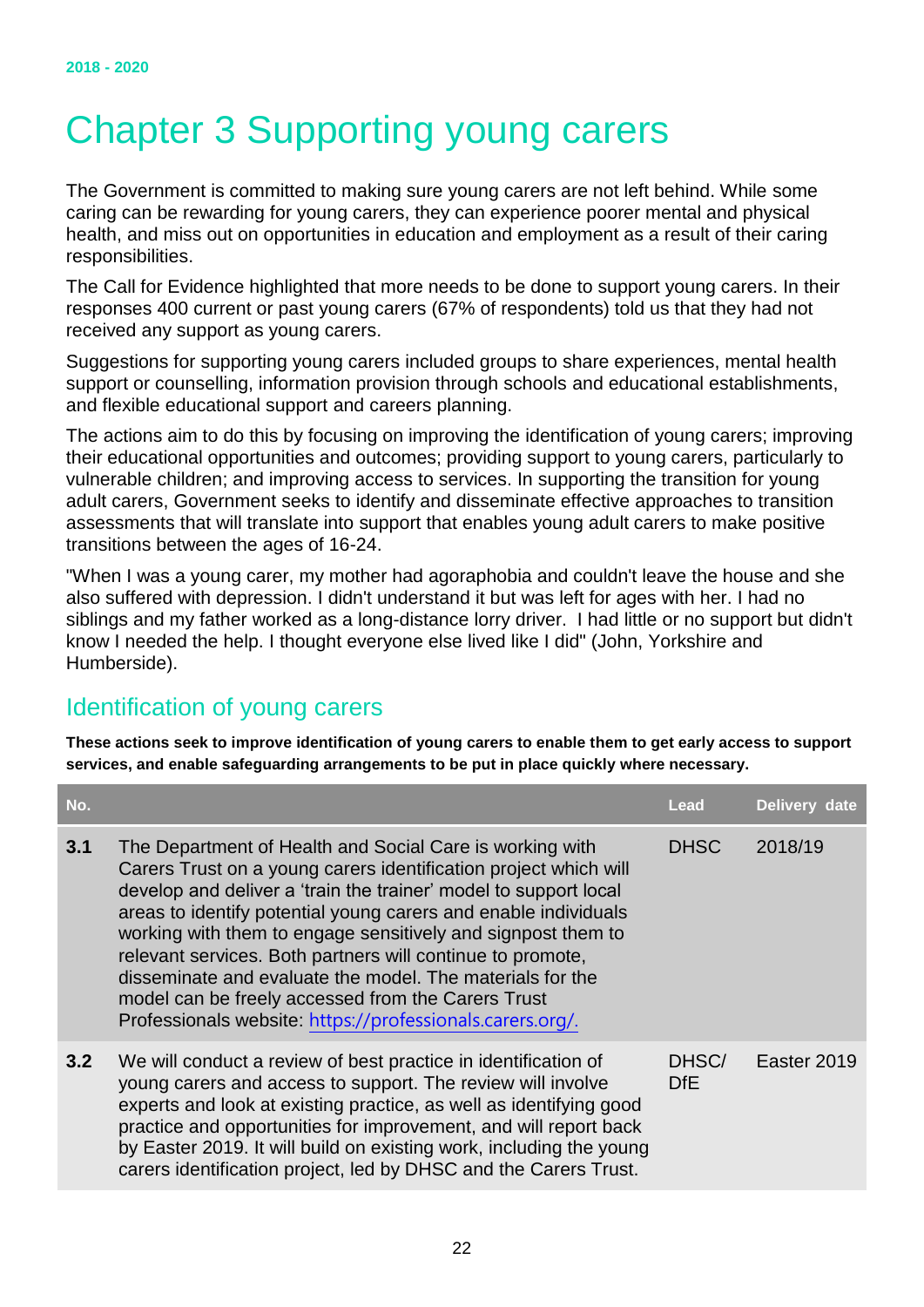| 3.3 | The Department for Education (DfE) will improve information<br>sharing to safeguard vulnerable children. This will support<br>stronger multi-agency working between practitioners and enable<br>better assessments and decision making within children's social<br>care. Better information sharing across agencies will help to<br>identify children who are young carers. | <b>DfE</b>  | Ongoing |
|-----|-----------------------------------------------------------------------------------------------------------------------------------------------------------------------------------------------------------------------------------------------------------------------------------------------------------------------------------------------------------------------------|-------------|---------|
| 3.4 | The Department of Health and Social Care will fund a project<br>which focuses on young carers from disadvantaged and seldom<br>heard groups, to increase the timely identification of particularly<br>hidden young carers and to support better identification among<br>Black, Asian and minority ethnic families.                                                          | <b>DHSC</b> | 2019/20 |

## <span id="page-22-0"></span>Improving educational opportunities and outcomes

**These actions seek to improve young carers' educational opportunities and outcomes to enable them to achieve their full potential.**

| No. |                                                                                                                                                                                                                                                                                                                                                                                                                       | Lead                                | Delivery date  |
|-----|-----------------------------------------------------------------------------------------------------------------------------------------------------------------------------------------------------------------------------------------------------------------------------------------------------------------------------------------------------------------------------------------------------------------------|-------------------------------------|----------------|
| 3.5 | The Department for Education is undertaking a review of Children<br>in Need, which includes young carers, to understand the<br>challenges these pupils face and the support that best improves<br>their educational outcomes, both in and out of school.                                                                                                                                                              | <b>DfE</b>                          | Ongoing        |
|     | The findings from the review will inform how best to support<br>Children in Need in order that they achieve their full potential.<br>https://www.gov.uk/government/publications/review-of-<br>children-in-need                                                                                                                                                                                                        |                                     |                |
| 3.6 | The Learning and Work Institute (LWI) and the Department for<br>Work and Pensions launched customer information materials<br>setting out the rules for students claiming Carer's Allowance in<br>September 2017. The impact of this activity will be evaluated and<br>consideration given to further activity in due course.<br>http://www.learningandwork.org.uk/resource/carers-allowance-<br>leaflets-and-posters/ | LWI<br>8 <sub>x</sub><br><b>DWP</b> | Summer<br>2018 |

### <span id="page-22-1"></span>Improving access to support services

**These actions seek to improve young carers' access to support services to make sure they are properly supported at an early stage and interventions are put in place promptly where necessary.** 

| No. |                                                                                                                                                                                                                                                                                                                                      | <b>Lead</b> | Delivery date |
|-----|--------------------------------------------------------------------------------------------------------------------------------------------------------------------------------------------------------------------------------------------------------------------------------------------------------------------------------------|-------------|---------------|
| 3.7 | NHS England will embed and develop the Young Carer Health<br>Champions programme, which was established to support<br>improved confidence in using health services, promote health<br>and wellbeing, and develop the capacity of young carers to<br>participate in the planning and development of young carer<br>friendly services. | <b>NHSE</b> | 2018/19       |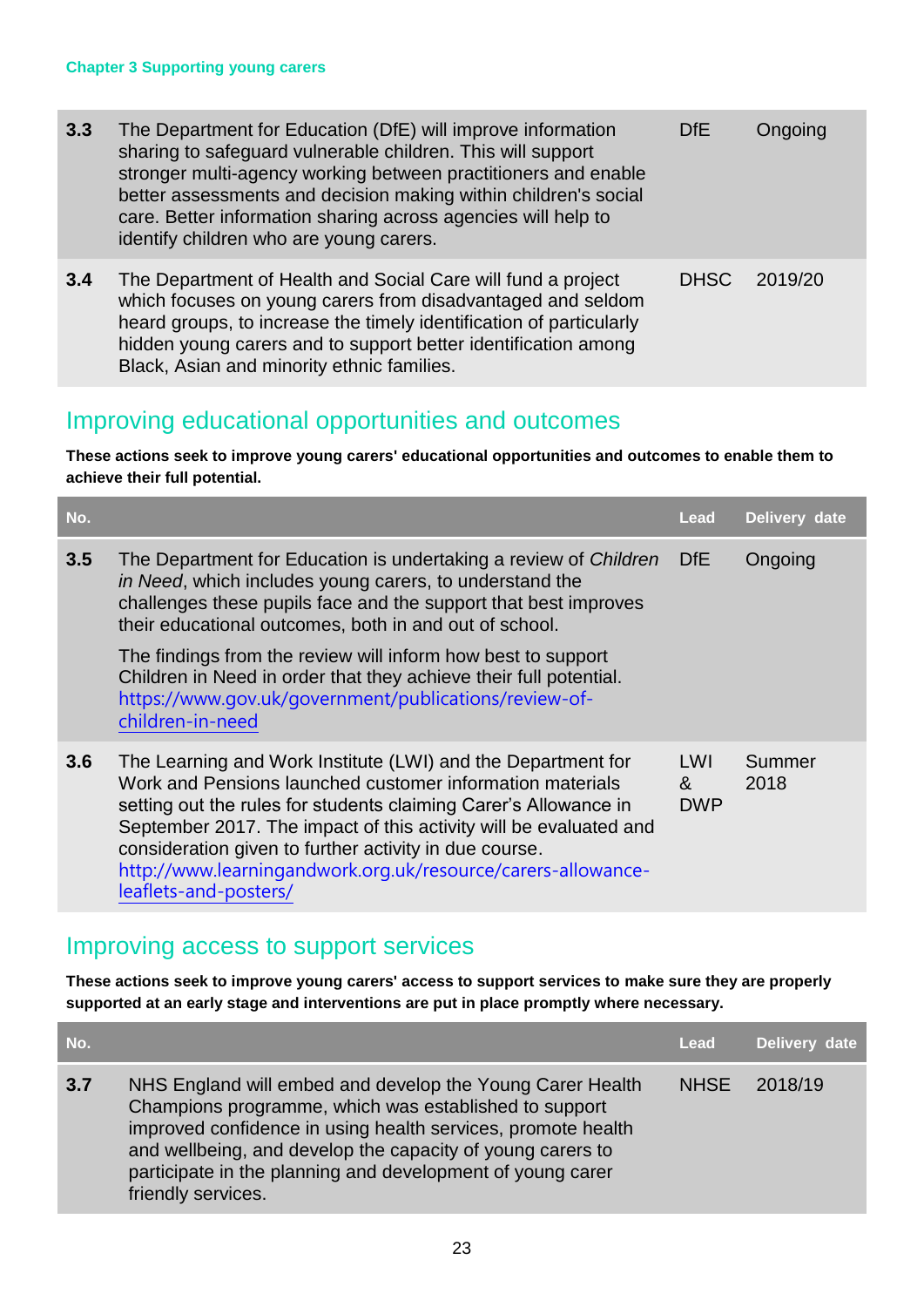**3.8** The mental health needs of young carers were recognised in the recent Green Paper*, Transforming Children and Young People's Mental Health*, which closed for consultation on 2 March 2018. The Green Paper will improve the offer of mental health support for all children and young people, recognising the need for early intervention and prevention. The Department of Health and Social Care and the Department for Education are analysing consultation responses and will publish a government response in due course. DHSC 2018/19

### <span id="page-23-0"></span>Transition for young adult carers

**This action seeks to improve support for young adult carers to enable them to make positive transitions between the ages of 16-24**

| No. |                                                                                                                                                                                                                                                                                                                                                                                                                              | Lead        | Delivery date |
|-----|------------------------------------------------------------------------------------------------------------------------------------------------------------------------------------------------------------------------------------------------------------------------------------------------------------------------------------------------------------------------------------------------------------------------------|-------------|---------------|
| 3.9 | The Department of Health and Social Care will fund a project<br>on transitions for young adult carers. The project will look to<br>identify and disseminate effective practices to support and<br>enable young adult carers to make positive transitions between<br>the ages of 16-24, and identify the types of practical and<br>emotional support that can enable a young adult carer to<br>achieve a positive transition. | <b>DHSC</b> | 2018/19       |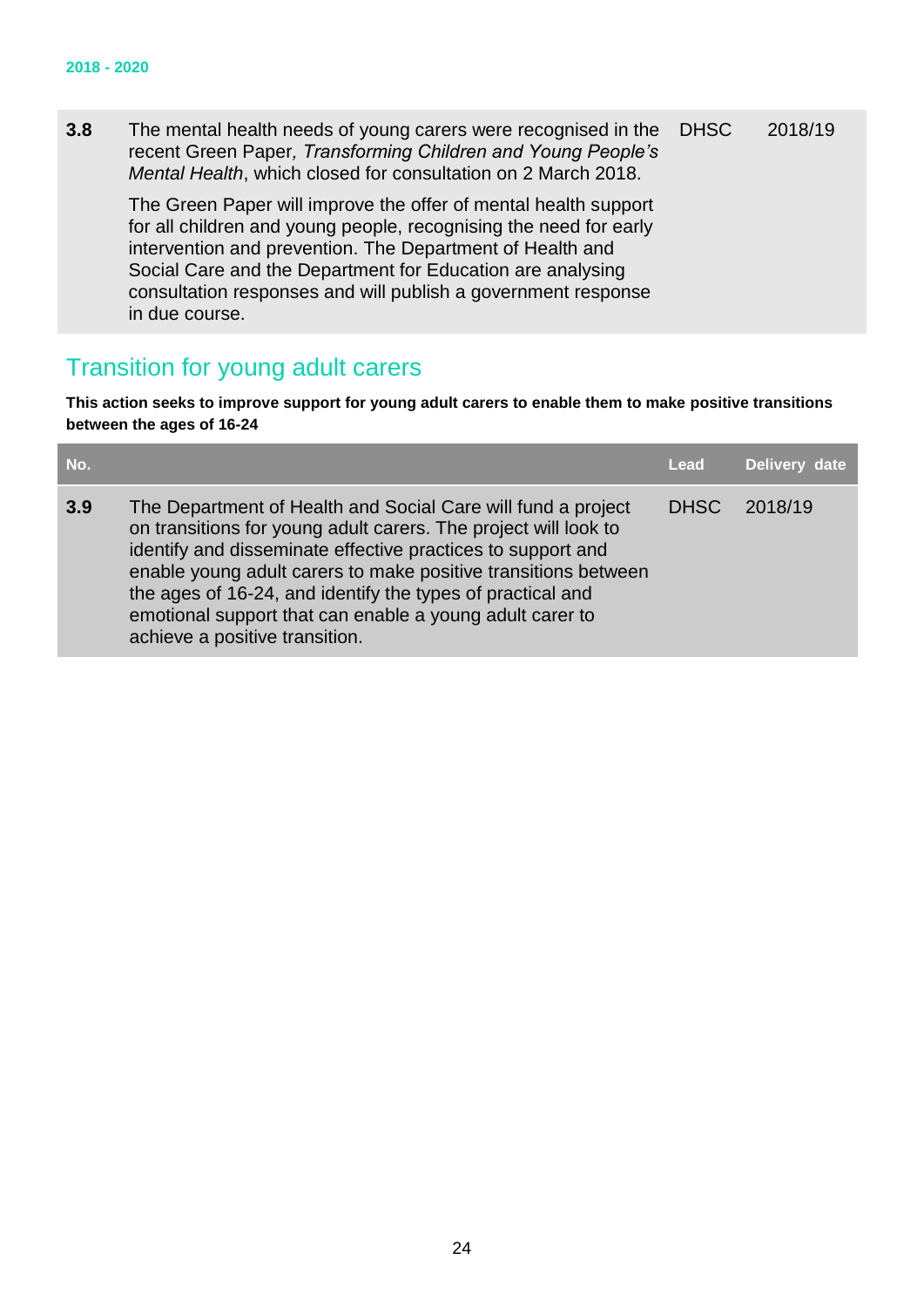# <span id="page-24-0"></span>Chapter 4 Recognising and supporting carers in the wider community and society

Many carers have little contact with services for carers and are not receiving formal support in their caring role. It is, therefore, vital that we work with partners beyond government to raise awareness of caring among the wider population to build carer friendly communities.

Responses to the Call for Evidence emphasised the importance of working with the voluntary and community sector. Charities were highlighted as a source of information and support for carers. There was also a desire for carer-led and community-led support, with carers saying they would value local action groups, social activities and peer support.

Carers also felt there was a need to raise awareness among employers, the public and professionals so that people are more aware of what carers do and how important their role is for the community and the economy.

They described some of the practical frustrations they face when trying to use businesses and services. This can include fitting appointments around caring responsibilities and difficulty accessing businesses and services flexibly to reflect the fact that caring roles do not fit within regular working patterns. Many of these may not seem substantial in themselves, but collectively and over time make some caring roles more challenging than they need to be.

The actions set out in this chapter aim to raise awareness of caring to build carer-friendly communities that recognise carers, and better support them, including in employment and in combating loneliness.

They also seek to encourage innovation, working across government and with our partners in the voluntary and community sector to look beyond statutory services and find creative ways to support carers.

In *Improving Lives: The Future of Work, Health and Disability* and the *Industrial Strategy* the Government has set out how it expects the use of technology to help disabled people live more independently in future. Improved use of assistive technology will have benefits for those who are providing care.

"Without information and advice about my parents' dementia, services available locally and benefits/legal advice, I would not have been able to cope for as long as I did and give the best support to them" (Sue, North West).

## <span id="page-24-1"></span>Technology and innovation

**These actions seek to raise societal awareness of carers and help create carer friendly communities by using innovative ideas supported by technology to improve carers' everyday experiences.**

| No. |                                                                                                                                                                                                                                                                                                                                                                                                                                        | Lead        | Delivery date  |
|-----|----------------------------------------------------------------------------------------------------------------------------------------------------------------------------------------------------------------------------------------------------------------------------------------------------------------------------------------------------------------------------------------------------------------------------------------|-------------|----------------|
| 4.1 | The Department of Health and Social Care will launch a £0.5<br>million Carer Innovations Fund to identify and promote creative<br>and cost-effective models that look beyond statutory services to<br>develop carer friendly communities. For example, this could<br>include providing advice and information for carers, use of<br>technology to assist caring responsibilities, early intervention and<br>crisis prevention support. | <b>DHSC</b> | Summer<br>2018 |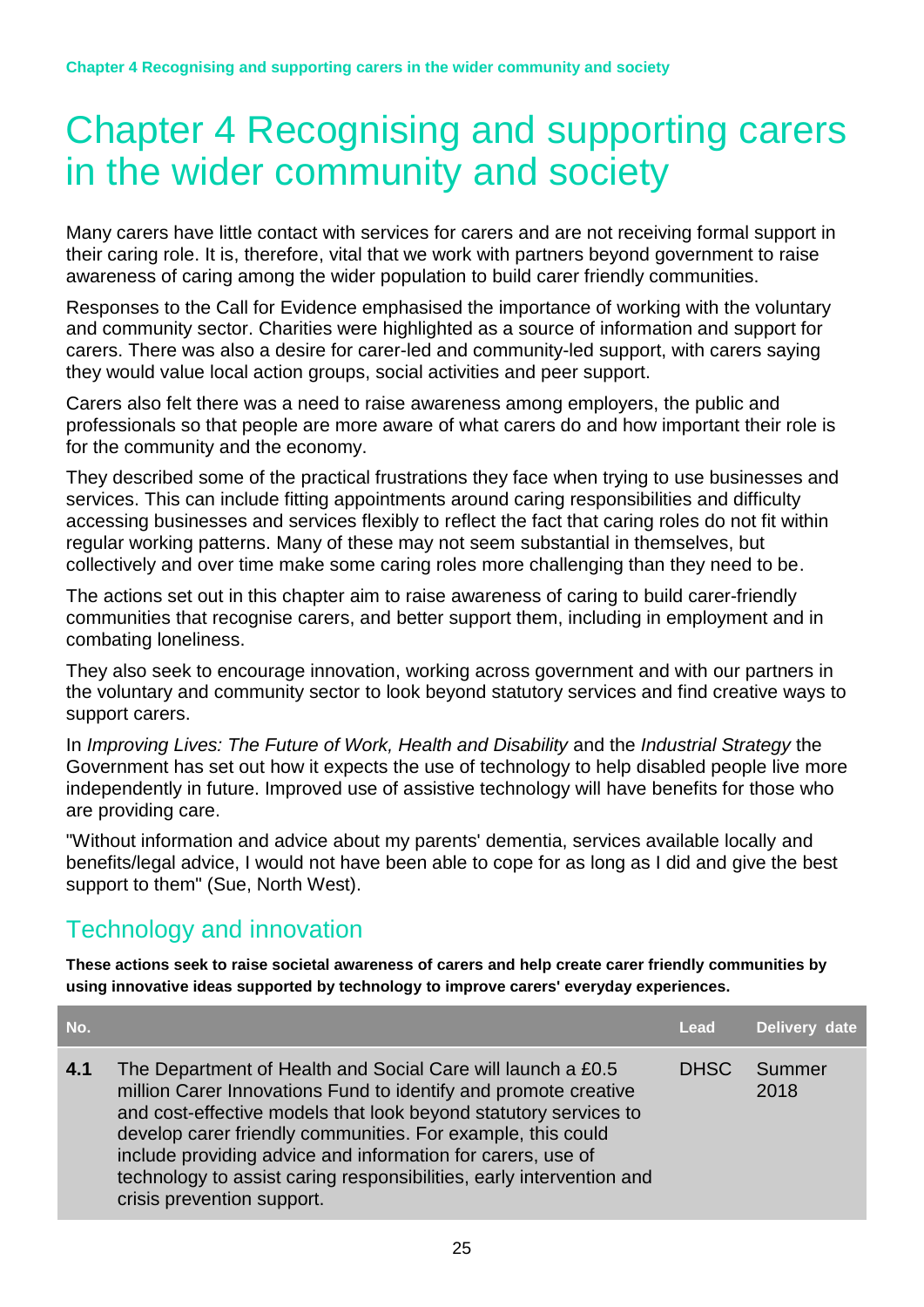| 4.2 | The Department of Health and Social Care have funded work in<br>partnership with Carers UK and Digital Health and Care Alliance<br>on a project to support greater awareness (of the availability and<br>potential of technology and products to support carers) among<br>carers, support groups, commissioners, health professionals,<br>local authorities, service providers and potential developers of<br>technologies. The Department of Health and Social Care will<br>continue to promote, disseminate and evaluate the work.<br>For professionals - Digital Health and Care Alliance:<br>https://dhaca.org.uk/carers-tech-toolkit/<br>For carers - Carers UK: http://www.carersuk.org/tech | <b>DHSC</b> | 2018/19 |
|-----|----------------------------------------------------------------------------------------------------------------------------------------------------------------------------------------------------------------------------------------------------------------------------------------------------------------------------------------------------------------------------------------------------------------------------------------------------------------------------------------------------------------------------------------------------------------------------------------------------------------------------------------------------------------------------------------------------|-------------|---------|
| 4.3 | The Government has launched an Ageing Grand Challenge which<br>will aim to catalyse joint working between government, industry<br>and civil society. In aiming to support society to age better and<br>improve quality of life, the Grand Challenge will explore how it can<br>support carers better through innovation and new ways of<br>working. https://www.gov.uk/government/news/live-longer-<br>better-healthier-new-innovation-funding                                                                                                                                                                                                                                                     | <b>BEIS</b> | Ongoing |
| 4.4 | The Industrial Strategy Challenge Fund 'Healthy Ageing'<br>programme will invest £98 million in innovations aimed at<br>supporting people to age well, including looking at innovations<br>which can support people to have happier, healthier and more<br>independent lives.                                                                                                                                                                                                                                                                                                                                                                                                                      | <b>BEIS</b> | Ongoing |
|     | Many of these innovations should be applicable to people of any<br>age. Through developing new technologies and approaches to<br>support individuals, it will provide carers with reassurance and<br>new ways to support those they care for.<br>https://www.gov.uk/government/collections/industrial-strategy-<br>challenge-fund-joint-research-and-innovation#healthy-ageing                                                                                                                                                                                                                                                                                                                     |             |         |

# <span id="page-25-0"></span>Recognition of carers

**These actions seek to increase recognition of carers in society and their local communities and to improve their everyday experiences.**

| No. |                                                                                                                                                                                                                                                                                                                                                                                                                                                                                                                                                             | Lead        | Delivery date |
|-----|-------------------------------------------------------------------------------------------------------------------------------------------------------------------------------------------------------------------------------------------------------------------------------------------------------------------------------------------------------------------------------------------------------------------------------------------------------------------------------------------------------------------------------------------------------------|-------------|---------------|
| 4.5 | In partnership with Carers UK and Carers Trust, the Department<br>of Health and Social Care funded a project to develop a national<br>Carer Passport project (recognition of carers which aids them to<br>access services and community facilities). This included the<br>development and promotion of a toolkit and resources for local<br>organisations and systems to develop their own Carer Passport<br>offer. The Department of Health and Social Care will continue to<br>promote, disseminate and evaluate the scheme.<br>https://carerpassport.uk/ | <b>DHSC</b> | 2018/19       |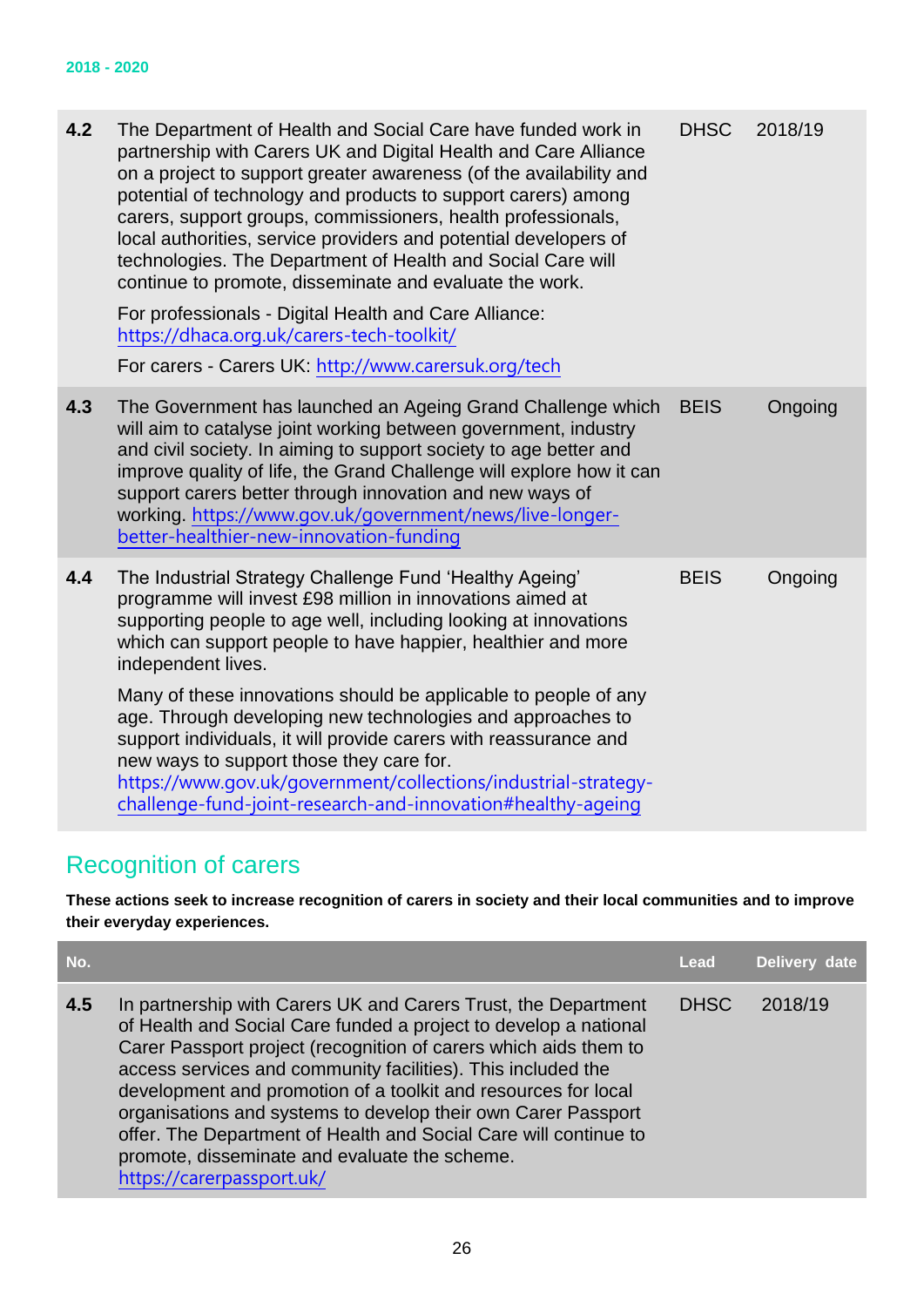| 4.6 | NHS England will sponsor a "System-led Support for Carers"<br>Award" for clinical commissioning groups and local authority<br>integrated commissioning for carers and a Royal College of<br>Nursing Institute Award for "Commitment to Carers".                                                                                                                                                                                                            | <b>NHSE</b> | 2018/19 |
|-----|------------------------------------------------------------------------------------------------------------------------------------------------------------------------------------------------------------------------------------------------------------------------------------------------------------------------------------------------------------------------------------------------------------------------------------------------------------|-------------|---------|
| 4.7 | The Department of Health and Social Care is researching ways in<br>which to improve provision of Changing Places toilets in<br>healthcare settings. These toilets have extra equipment and<br>space compared to standard accessible toilets, to meet the needs<br>of people with profound and multiple disabilities. Increasing<br>provision would improve the experience of disabled people, their<br>families and carers when accessing health services. | <b>DHSC</b> | 2018/19 |

## <span id="page-26-0"></span>Community engagement

**These actions seek to improve the way communities understand and support carers to improve carers' their experiences, health and wellbeing.**

| No.  |                                                                                                                                                                                                                                                                                                                   | Lead                  | Delivery date  |
|------|-------------------------------------------------------------------------------------------------------------------------------------------------------------------------------------------------------------------------------------------------------------------------------------------------------------------|-----------------------|----------------|
| 4.8  | The Office for Civil Society (within DCMS) is supporting an End<br>of Life Social Action tool-kit to support more social action and<br>volunteering at end of life, which is based on work with Hospice<br>UK and seven local providers.                                                                          | <b>DCMS</b>           | 2018           |
|      | The tool-kit provides practical guidance for those providing<br>volunteer befriending services. This will allow volunteers to train<br>to visit people in their homes to provide a range of non-medical<br>support i.e. emotional and practical support, which will<br>complement the support provided by carers. |                       |                |
| 4.9  | The Office for Civil Society is looking at ways to use social<br>action to encourage better self-care for people living with long-<br>term conditions and/or mental health issues. The Office for Civil<br>Society will consider carers and former carers as part of this<br>work.                                | <b>DCMS</b>           | Ongoing        |
| 4.10 | The Department of Health and Social Care will work with the<br>Department for Digital, Culture, Media and Sport (DCMS) to<br>reflect issues affecting carers in the forthcoming Civil Society<br>Strategy.                                                                                                        | DHSC &<br><b>DCMS</b> | Autumn<br>2018 |
|      | The Civil Society Strategy will help shape government's work<br>with and for civil society over the next ten years. It intends to<br>support public policy across government. At its core, the Civil<br>Society Strategy is about building opportunity and optimism and<br>unlocking potential.                   |                       |                |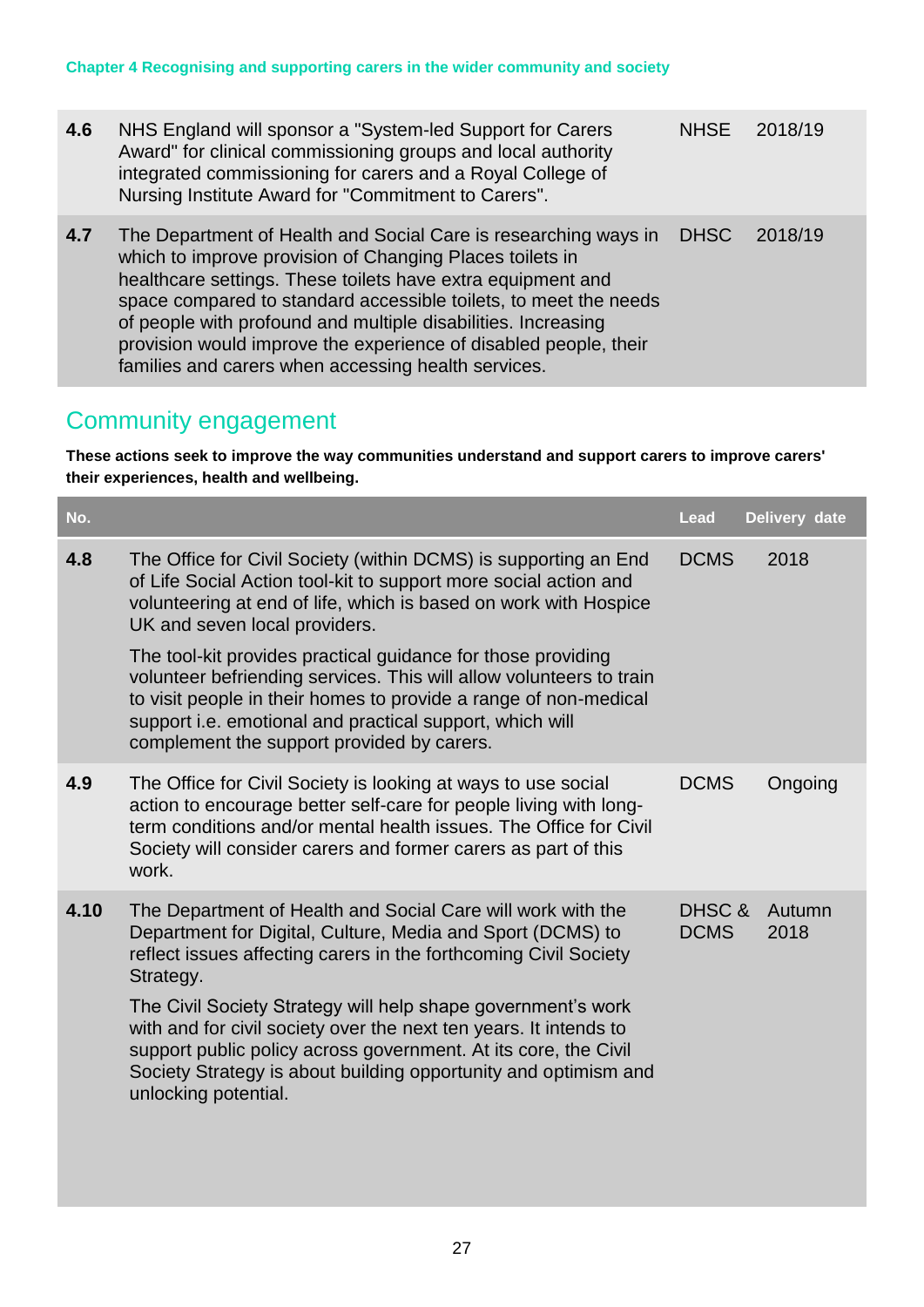<span id="page-27-1"></span>

| 4.11 | As part of the programme of work on implementation of the<br>Dementia 2020 Challenge, the Department of Health and Social<br>Care is leading on a Citizens Engagement Programme to<br>improve the lives of people with dementia and their carers.<br>Progress will be assessed in late 2018.                                                                                                                                                          | <b>DHSC</b> | <b>Review</b><br>2018<br><b>Delivery</b><br>2020 |
|------|-------------------------------------------------------------------------------------------------------------------------------------------------------------------------------------------------------------------------------------------------------------------------------------------------------------------------------------------------------------------------------------------------------------------------------------------------------|-------------|--------------------------------------------------|
| 4.12 | The Department for Education has provided grant support for<br>Parent Carer Forums since 2008 to help ensure they have a<br>voice in local decision making on policy and service delivery for<br>children and young people with special educational needs and<br>disabilities. The Department for Education is providing a further<br>£4.6m to these forums up until March 2020.                                                                      | DfE         | 2018/19 &<br>2019/20                             |
| 4.13 | Public Health England will be running a national public mental<br>health campaign to help people become better informed about<br>mental health. The campaign will use interactive content,<br>including a series of videos, to support and encourage self-help<br>and support of others, including signposting to organisations<br>who can provide advice and support on factors which may<br>influence their mental health, including being a carer. | <b>PHE</b>  | 2018/19                                          |

## <span id="page-27-0"></span>Loneliness

**This action seeks to better understand how loneliness affects carers and find ways to combat it.**

| No.  |                                                                                                                                                                                                       | Lead        | Delivery date |
|------|-------------------------------------------------------------------------------------------------------------------------------------------------------------------------------------------------------|-------------|---------------|
| 4.14 | We know that, as a group, carers are particularly<br>susceptible to experiencing loneliness and as such they will<br>be considered in the development of the cross-government<br>loneliness strategy. | <b>DCMS</b> | 2018/19       |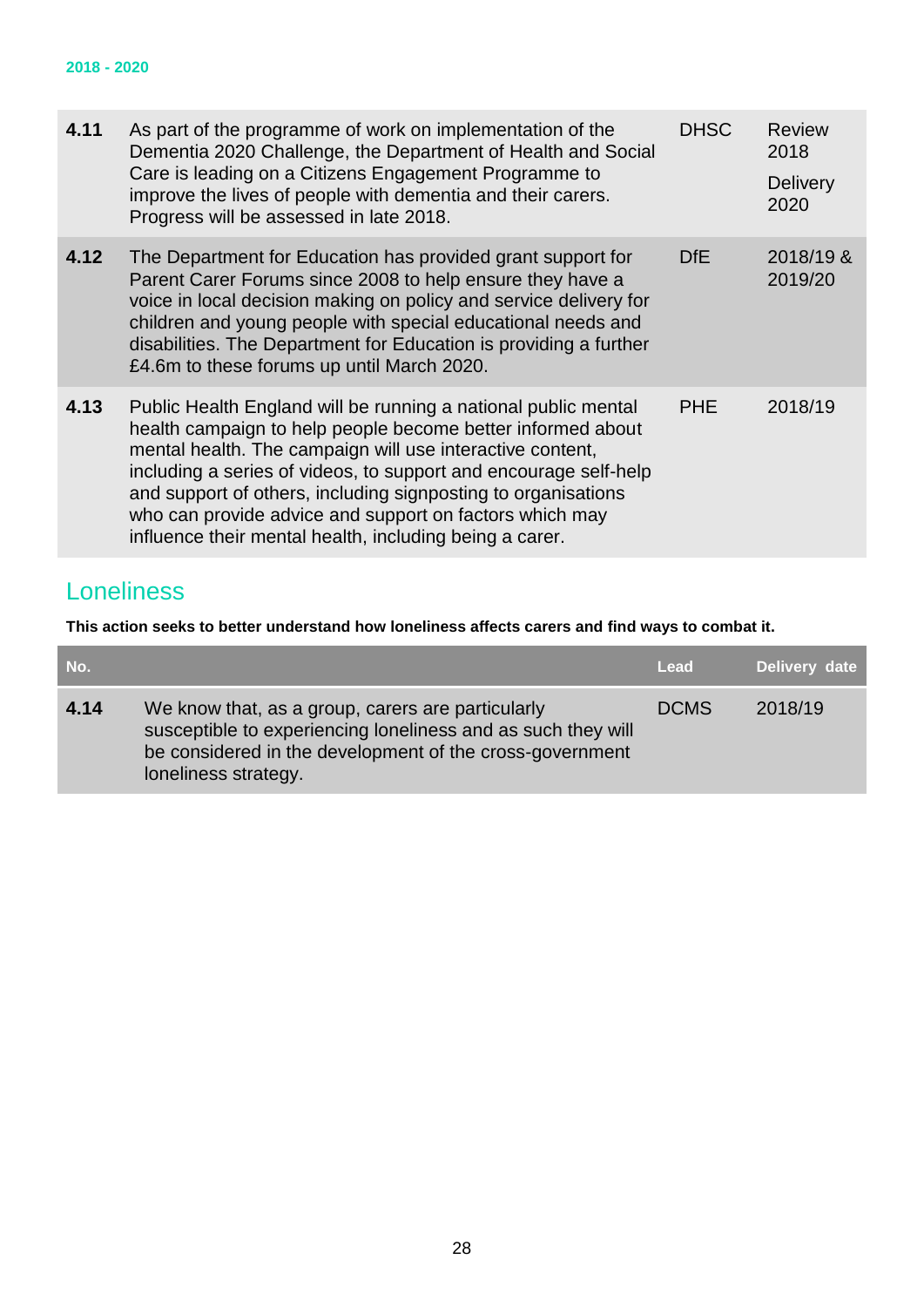# Chapter 5 Building research and evidence to improve outcomes for carers

The Call for Evidence has provided a rich and informative evidence base on the experience of carers across the country and the changes they would like to see. The process has also revealed gaps in our knowledge and we recognise that there is more we can do to develop the evidence base.

We know that as our population continues to age and more people live longer, the numbers of people providing unpaid care will also increase. Therefore it is increasingly important to do full justice to the role carers play so that future policies to ensure carers are supported are underpinned by a strong evidence base.

The following actions seek to strengthen the information on unpaid carers to make sure that future policies are informed by a strong evidence base and are able to take into account the wide range of caring roles provided by unpaid carers.

"I do feel there is a lack of understanding generally about the huge impact that caring can bring" (Carer, West Midlands).

## <span id="page-28-0"></span>Research to improve the evidence base

**These actions seek to improve the information and data available on carers to ensure that future strategies are informed by a strong evidence base.** 

| No. |                                                                                                                                                                                                                                   | <b>Lead</b> | Delivery date        |
|-----|-----------------------------------------------------------------------------------------------------------------------------------------------------------------------------------------------------------------------------------|-------------|----------------------|
| 5.1 | The Department of Health and Social Care will fund research<br>to improve the information available on carers to ensure that<br>future strategies and project work are informed by a strong<br>evidence base. It will do this by: | <b>DHSC</b> | 2018/19 &<br>2019/20 |
|     | exploring the primary drivers influencing the<br>$\bullet$<br>availability of unpaid carers;                                                                                                                                      |             |                      |
|     | aiming to produce projections of the numbers of<br>$\bullet$<br>informal carers;                                                                                                                                                  |             |                      |
|     | taking forward work on the economics of informal<br>$\bullet$<br>care; and                                                                                                                                                        |             |                      |
|     | exploring evidence on the costs and benefits of<br>$\bullet$<br>informal care.                                                                                                                                                    |             |                      |
| 5.2 | The Department of Health and Social Care will carry out<br>insight work exploring attitudes to informal care and factors<br>influencing propensity to care.                                                                       | <b>DHSC</b> | 2018/19 &<br>2019/20 |
| 5.3 | The Department of Health and Social Care, in partnership<br>with NHS Digital, will commission survey data on<br>experiences of carers in England (to update on 2009/10<br><b>Survey of Carers in Households</b>                   | <b>DHSC</b> | 2019/20              |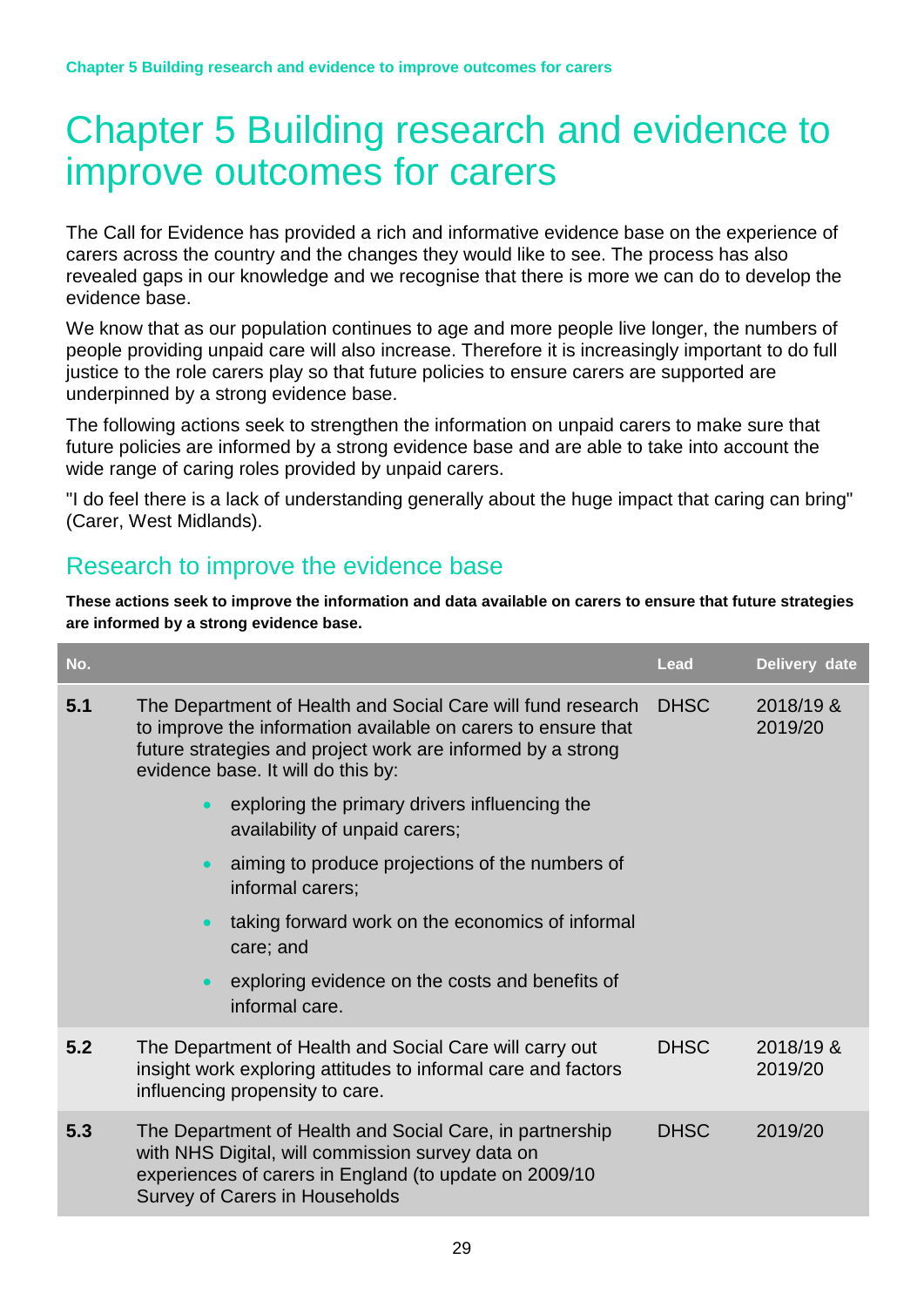#### **2018 - 2020**

| 5.4 | The Department of Health and Social Care will work with NHS<br>Digital, the Local Government Association/Association of<br>Directors of Adult Social Services, and NHS England to<br>improve existing data sources on carers, including the<br>biannual Personal Social Services (PSS) Survey of Carers<br>and the NHS General Practice patient survey.                                                                                                                                                                                                                                                                                                           | <b>DHSC</b>                                      | 2018/19 &<br>2019/20 |
|-----|-------------------------------------------------------------------------------------------------------------------------------------------------------------------------------------------------------------------------------------------------------------------------------------------------------------------------------------------------------------------------------------------------------------------------------------------------------------------------------------------------------------------------------------------------------------------------------------------------------------------------------------------------------------------|--------------------------------------------------|----------------------|
| 5.5 | The Department for Work and Pensions, the Department for<br>Health and Social Care and the Government Equalities<br>Office will carry out digital discovery work to understand the<br>extent to which carers' needs are currently met by the<br>information available to them online, with a particular focus<br>on combining caring and working. They will work closely with<br>a range of information providers, including GOV.UK, Carers<br>Direct and third sector organisations, as well as other<br>government departments (including the Department for<br>Business, Energy and Industrial Strategy) to identify<br>improvements to the information offer. | DHSC,<br>GEO,<br><b>BEIS &amp;</b><br><b>DWP</b> | 2018/19 &<br>2019/20 |
| 5.6 | The Open University is working in partnership with DHSC to<br>maintain the currency of the international Carer-Related<br>Research and Evidence Exchange Network. This is a freely<br>accessible resource which provides up to date organised<br>information and evidence about carers and meets the need<br>for multidisciplinary knowledge exchange nationally and<br>internationally around carer research evidence, practice,<br>policy and innovation. www.open.ac.uk/caren                                                                                                                                                                                  | Open<br><b>University</b><br>/DHSC               | Ongoing              |